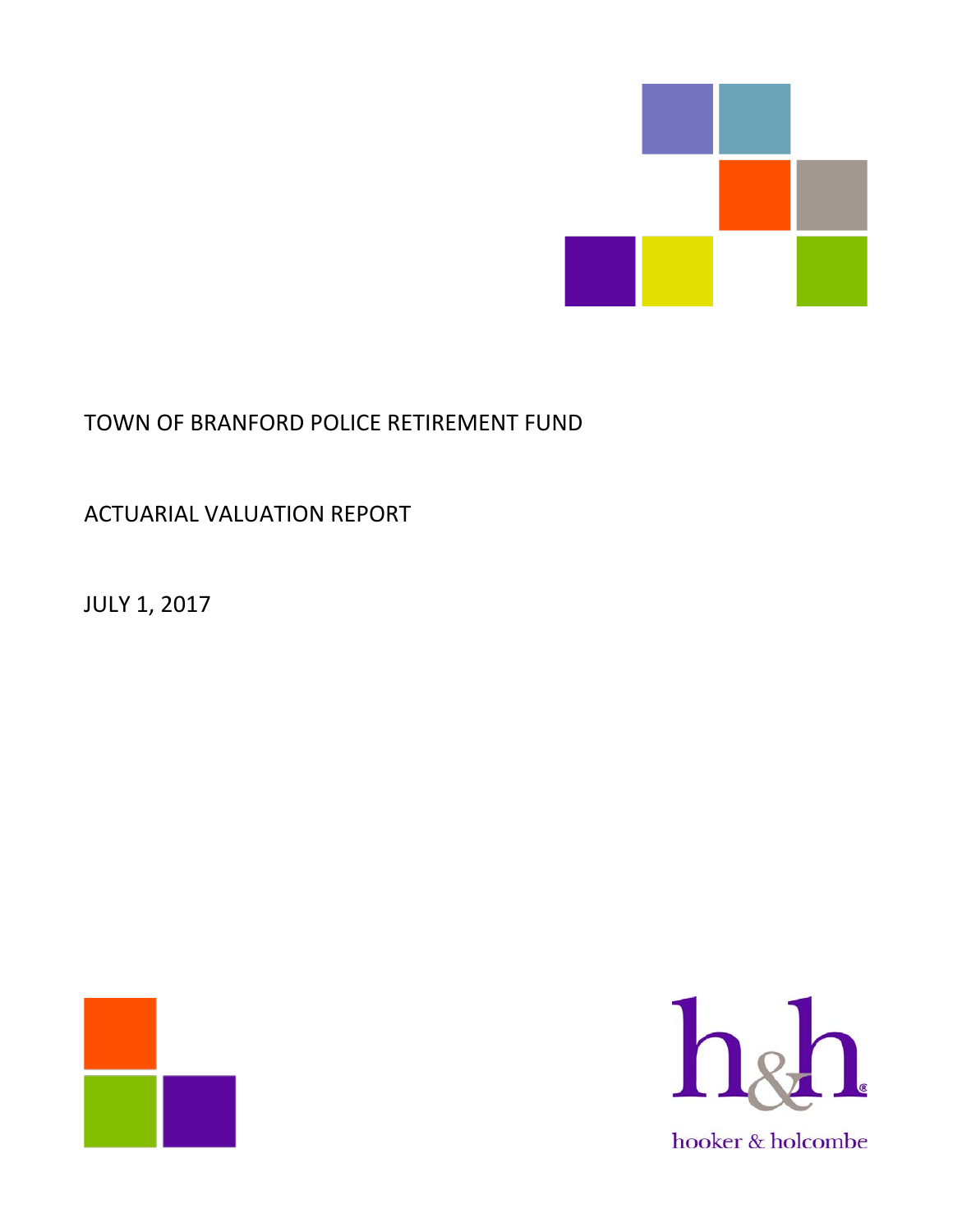

# **Table of Contents**

# **Report Prepared By:**

Timothy A. Ryor Senior Vice President and Consulting Actuary 860.856.2102 TRyor@hhconsultants.com

Jola Kolc **Actuarial Analyst** 860.856.2124 JKolc@hhconsultants.com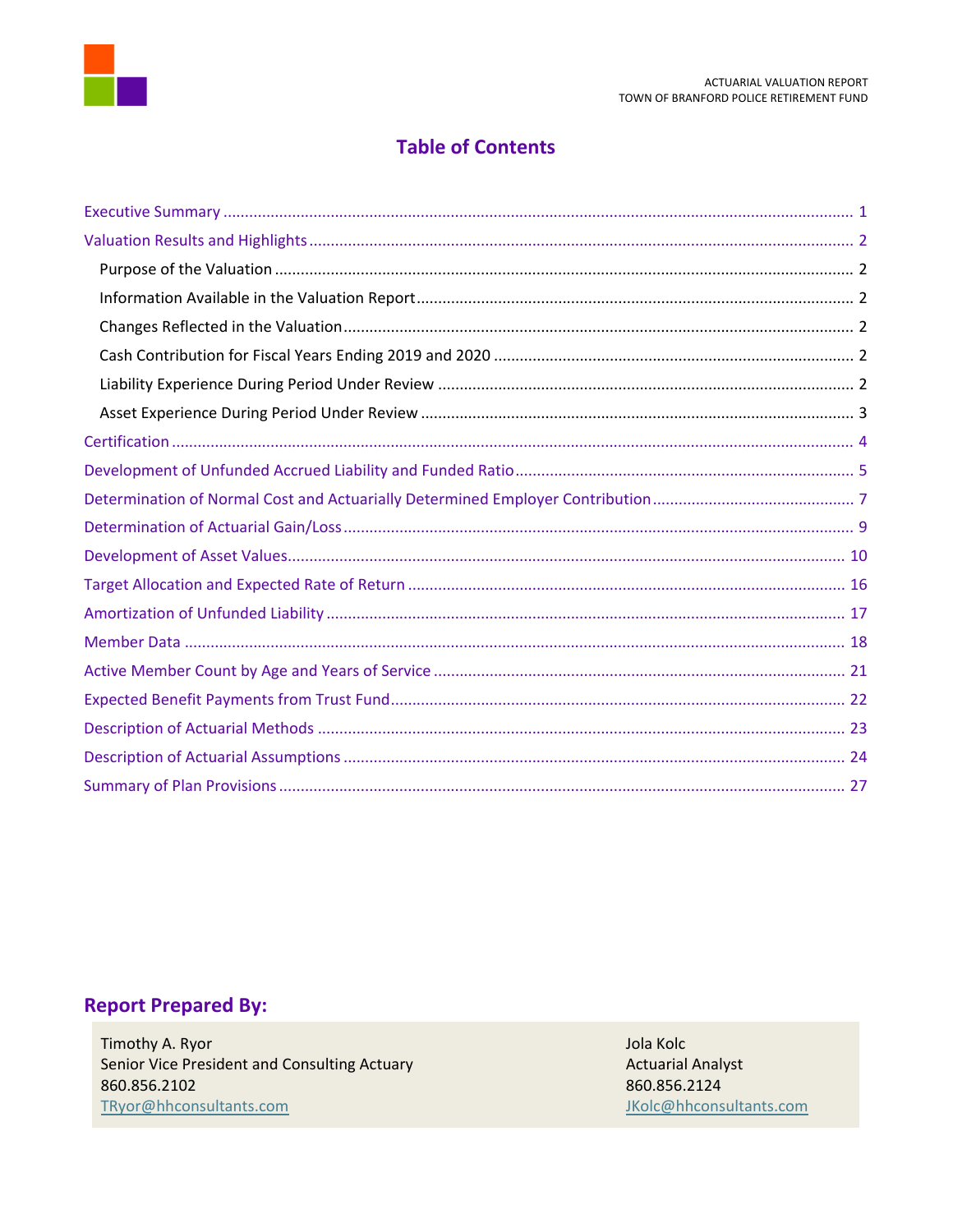



# **Executive Summary**

<span id="page-2-0"></span>

|                                                     | <b>July 1, 2017</b> | <b>July 1, 2015</b> |
|-----------------------------------------------------|---------------------|---------------------|
| <b>Number of members</b>                            |                     |                     |
| Active employees                                    | 28                  | 38                  |
| Terminated vested members                           | $\overline{2}$      | $\mathbf{1}$        |
| <b>Employees in DROP</b>                            | 7                   | 0                   |
| Retired, disabled and beneficiaries                 | 48                  | 45                  |
| Total                                               | 85                  | 84                  |
| Covered employee payroll                            | 2,599,740           | 3,444,852           |
| Average plan salary                                 | 92,848              | 90,654              |
| Actuarial present value of future benefits          | 37,297,166          | 33,865,074          |
| <b>Actuarial accrued liability</b>                  | 33,549,471          | 28,755,887          |
| <b>Plan assets</b>                                  |                     |                     |
| Market value of assets                              | 22,451,018          | 21,598,370          |
| Actuarial value of assets                           | 23,628,522          | 22,410,598          |
| <b>Unfunded accrued liability</b>                   | 9,920,949           | 6,345,289           |
| <b>Funded ratio</b>                                 | 70.4%               | 77.9%               |
| Actuarially determined employer contribution (ADEC) |                     |                     |
| Fiscal year ending                                  | 2019                | 2017                |
| <b>ADEC</b>                                         | 1,056,060           | 911,226             |
| Fiscal year ending                                  | 2020                | 2018                |
| <b>ADEC</b>                                         | 1,056,060           | 911,226             |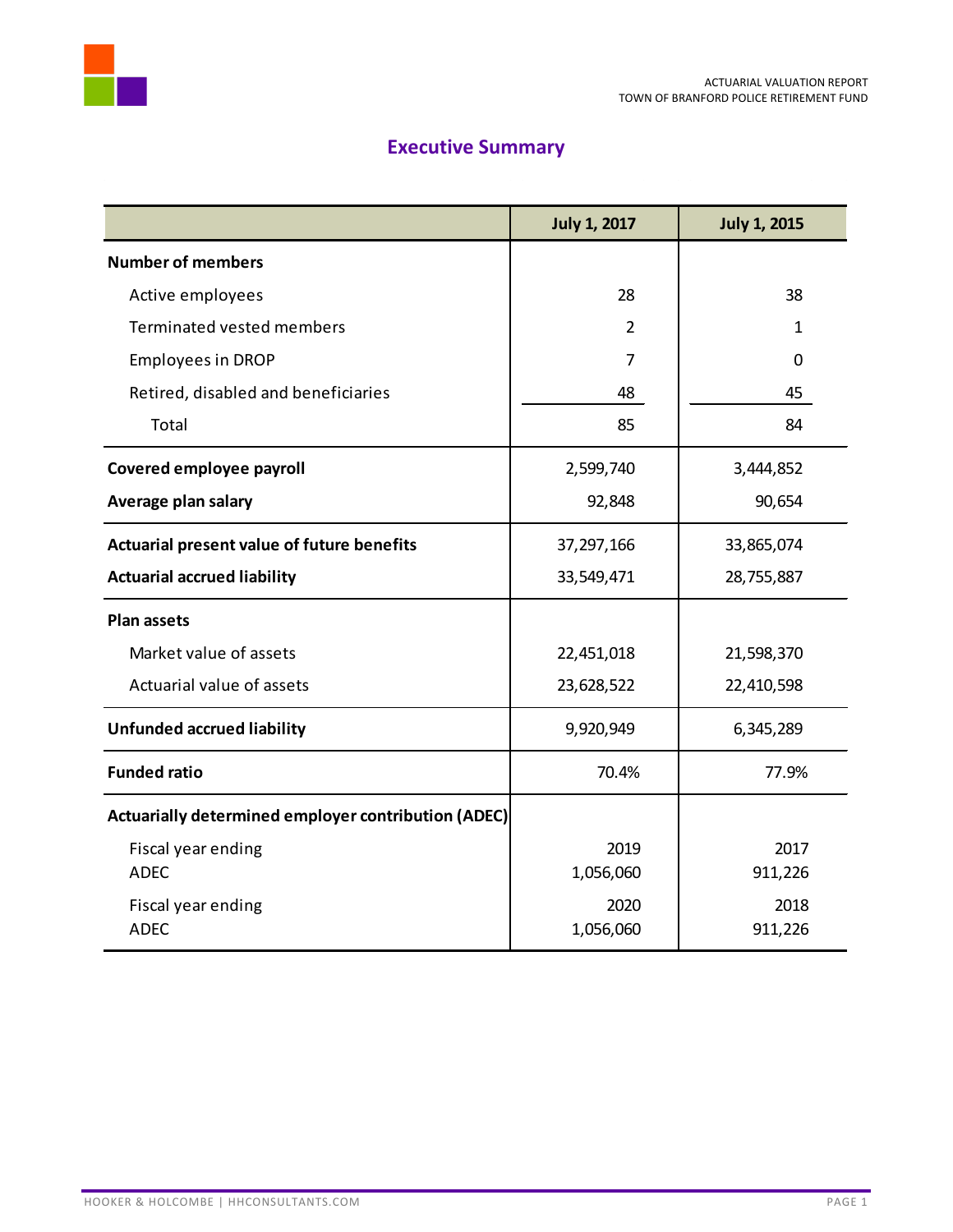

# **Valuation Results and Highlights**

## <span id="page-3-1"></span><span id="page-3-0"></span>**Purpose of the Valuation**

The purpose of the valuation is to develop the Actuarially Determined Employer Contribution (ADEC).

The ultimate cost of a pension plan is based primarily on the level of benefits promised by the plan. The pension fund's investment earnings serve to reduce the cost of plan benefits and expenses. Thus,

Ultimate cost = Benefits Paid + Expenses Incurred – Investment Return – Employee Contributions

The actuarial cost method distributes this ultimate cost over the working lifetime of current plan participants. By means of this budgeting process, costs are allocated to both past and future years, and a cost is assigned to the current year. The current year's allocated cost, or normal cost, is the building block upon which the actuarially determined employer contribution is developed. The July 1, 2017 valuation produces the contributions for the fiscal years ending 2019 and 2020.

## <span id="page-3-2"></span>**Information Available in the Valuation Report**

The Executive Summary is intended to emphasize the notable results of the valuation from the perspective of the Plan Sponsor. Supporting technical detail is documented in Results of the Valuation, Supporting Exhibits and Description of Actuarial Methods and Assumptions. A concise summary of the principal provisions of the Plan is outlined in Summary of Plan Provisions.

#### <span id="page-3-3"></span>**Changes Reflected in the Valuation**

- Mortality
- Inflation
- Retirement
- Investment rate of return

#### <span id="page-3-4"></span>**Cash Contribution for Fiscal Years Ending 2019 and 2020**

| The Town cost is: | 2019 Fiscal Year | 2020 Fiscal Year |
|-------------------|------------------|------------------|
|                   | \$1,056,060      | \$1,056,060      |

#### <span id="page-3-5"></span>**Liability Experience During Period Under Review**

The plan experienced a net actuarial loss on liabilities of \$1,954,558 since the prior valuation.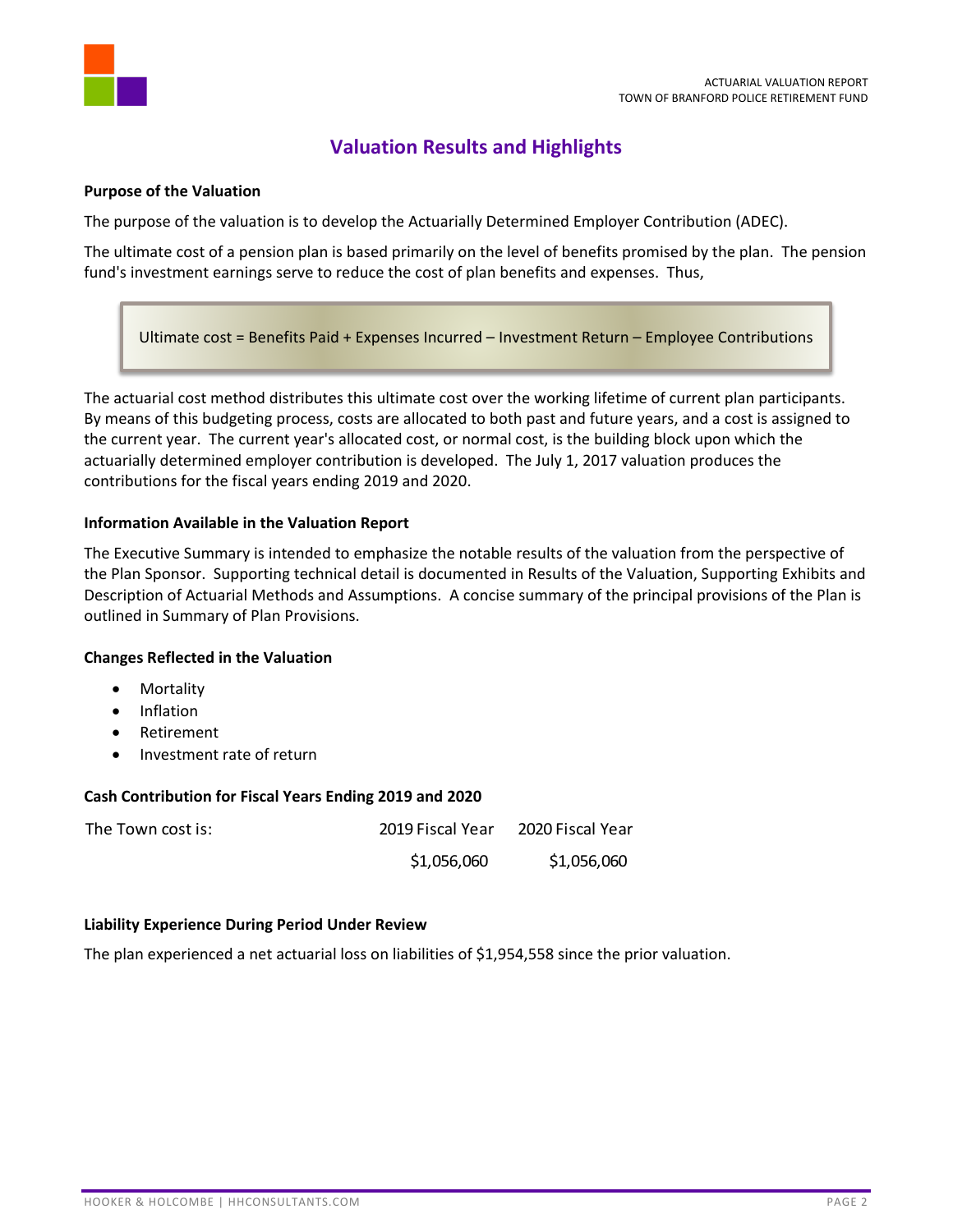

# <span id="page-4-0"></span>**Asset Experience During Period Under Review**

The plan's assets provided the following rates of return during the past two fiscal years:

|                              | 2016 Fiscal Year 2017 Fiscal Year |      |
|------------------------------|-----------------------------------|------|
| Market Value Basis           | 0.7%                              | 7.3% |
| <b>Actuarial Value Basis</b> | 4.2%                              | 5.0% |

The Actuarial Value of assets, rather than the Market Value, is used to determine plan contributions. The Actuarial Value spreads the asset volatility over 5 years, thereby smoothing out fluctuations that are inherent in the Market Value.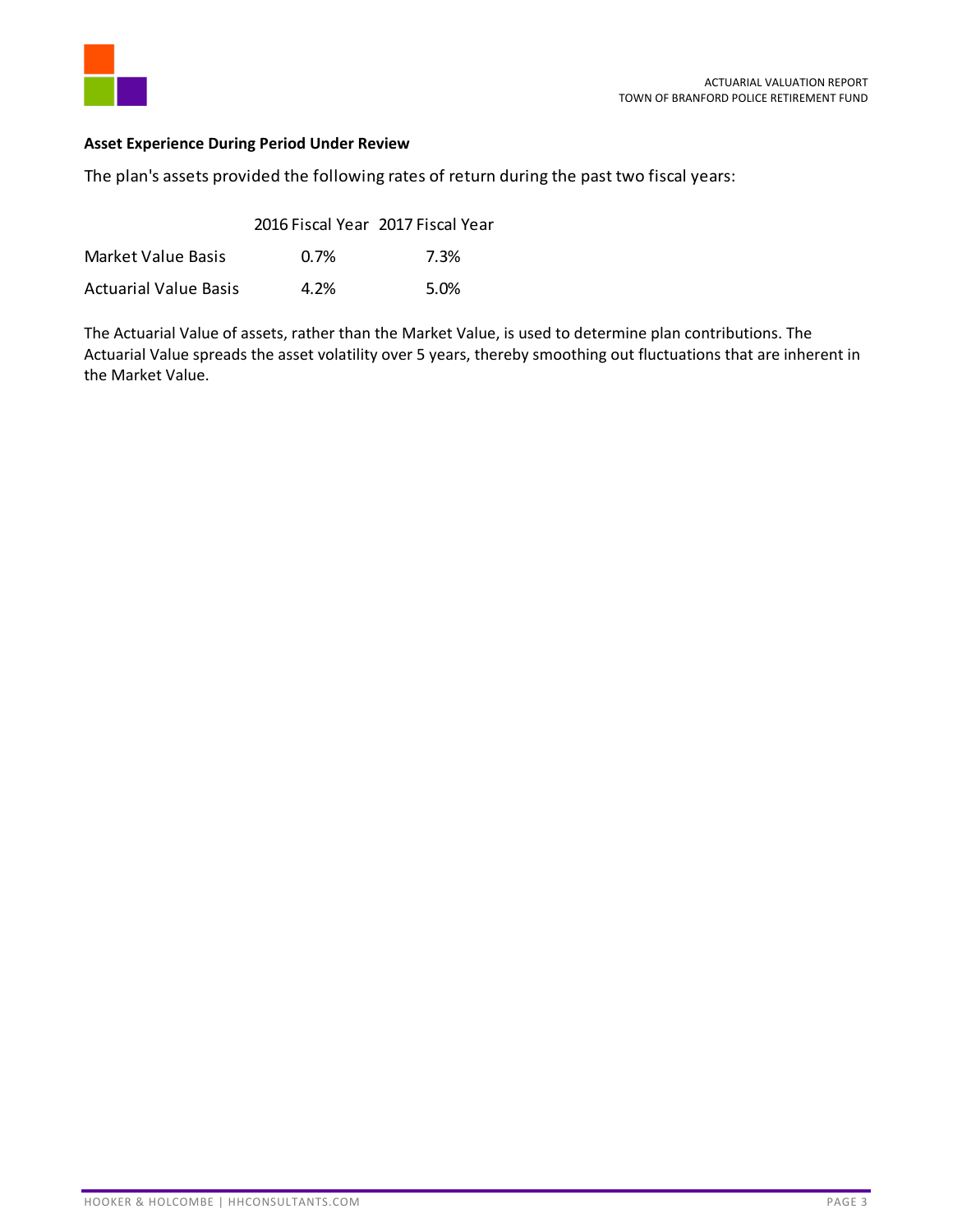

# **Certification**

<span id="page-5-0"></span>This report presents the results of the July 1, 2017 Actuarial Valuation for Town of Branford Police Retirement Fund (the Plan) for the purpose of estimating the funded status of the Plan and determining the Actuarially Determined Employer Contribution (ADEC) for the fiscal years ending June 30, 2019 and June 30, 2020. This report is intended to satisfy the requirements of Connecticut General Statute 7-450a. This report may not be appropriate for any other purpose.

The valuation has been performed in accordance with generally accepted actuarial principles and practices. It is intended to comply with all applicable Actuarial Standards of Practice.

I certify that the actuarial assumptions and methods that were selected by me and represent my best estimate of anticipated actuarial experience under the Plan.

In preparing this valuation, I have relied on employee data provided by the Plan Sponsor, and on asset and contribution information provided by the Trustee. I have audited neither the employee data nor the financial information, although I have reviewed them for reasonableness.

The results in this valuation report are based on the Plan as summarized in the *Summary of Plan Provisions* section of this report and the actuarial assumptions and methods detailed in the *Description of Actuarial Methods and Assumptions* section of this report.

Future actuarial measurements may differ significantly from the current measurements presented in this report due to factors such as, but not limited to, the following: plan experience differing from that anticipated by the economic or demographic assumptions; changes in economic or demographic assumptions; increases or decreases expected as part of the natural operation of the methodology used for these measurements (such as the end of an amortization period or additional cost or contribution requirements based on the Plan's funded status); and changes in plan provisions or applicable law. Due to the limited scope of this report, an analysis of the potential range of such future measurements has not been performed.

I have no relationship with the employer or the Plan that would impair, or appear to impair, my objectivity in performing the work presented in this report. I am a member of the American Academy of Actuaries and meet its Qualification Standards to render the actuarial opinion contained herein.

Timothy A. Ryor, FSPA, FCA, MAAA Enrolled Actuary 17-05126

March 12, 2018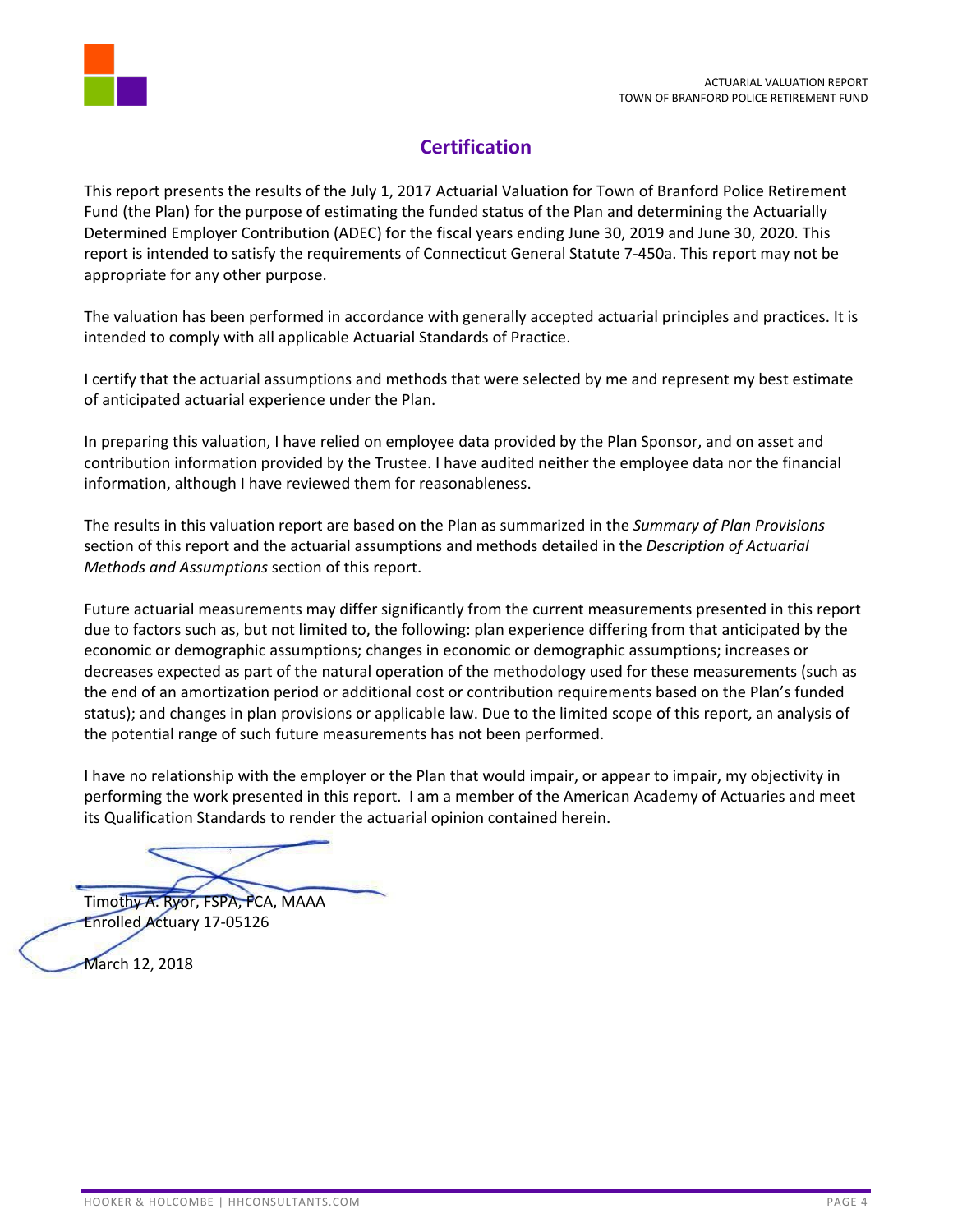

<span id="page-6-0"></span>

|                                                   | <b>July 1, 2017</b> | <b>July 1, 2015</b> |
|---------------------------------------------------|---------------------|---------------------|
| Actuarial accrued liability for inactive members  |                     |                     |
| Retired, disabled and beneficiaries               | \$17,187,120        | \$15,942,564        |
| Terminated vested members                         | 148,746             | 23,795              |
| Total                                             | 17,335,866          | 15,966,359          |
| Actuarial accrued liability for employees in DROP | 6,953,680           | 0                   |
| Actuarial accrued liability for active employees  | 9,259,925           | 12,789,528          |
| Total actuarial accrued liability                 | 33,549,471          | 28,755,887          |
| Actuarial value of assets                         | 23,628,522          | 22,410,598          |
| Unfunded accrued liability                        | 9,920,949           | 6,345,289           |
| <b>Funded ratio</b>                               | 70.4%               | 77.9%               |

# **Development of Unfunded Accrued Liability and Funded Ratio**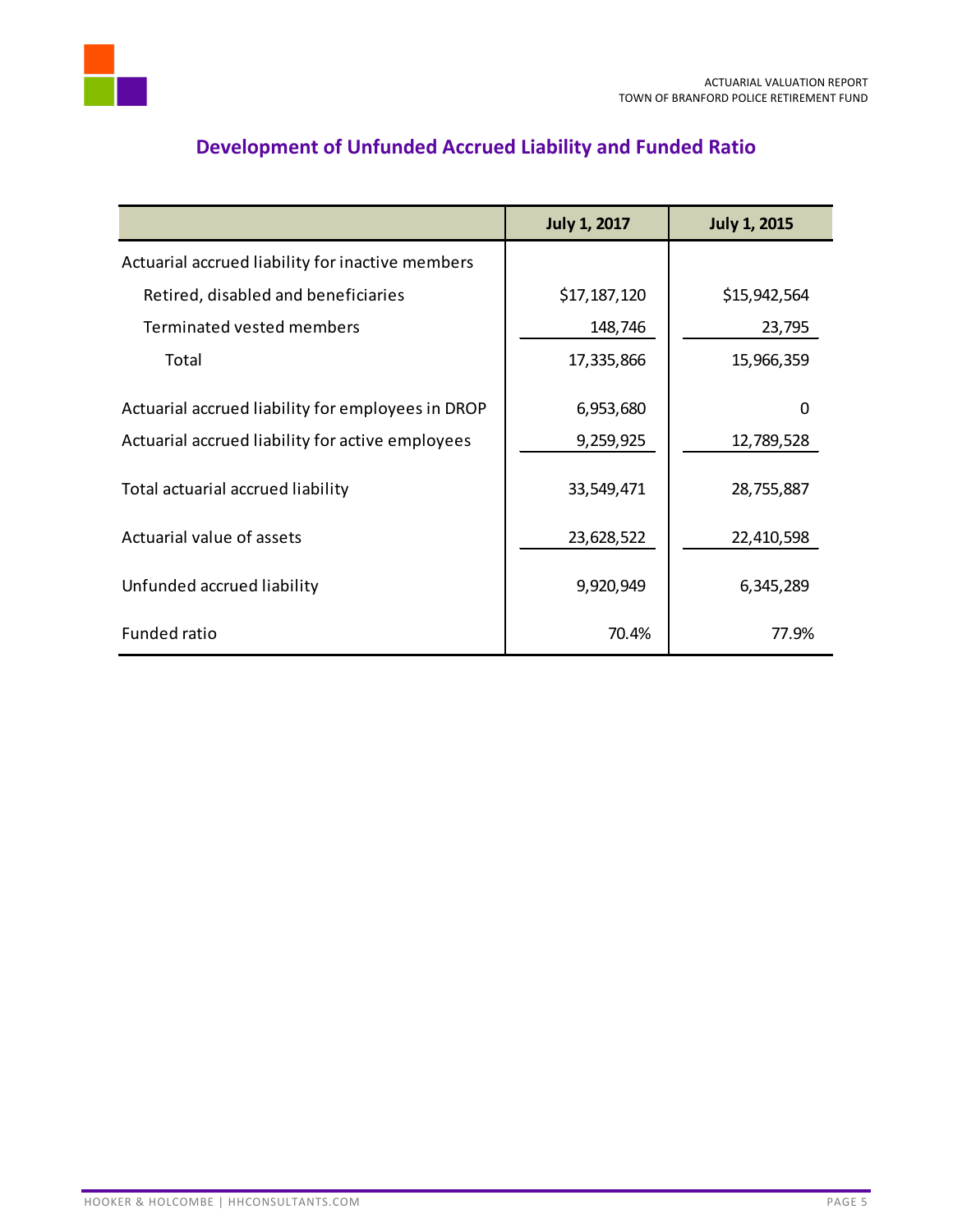

# **Actuarial Accrued Liability vs. Actuarial Value of Assets**



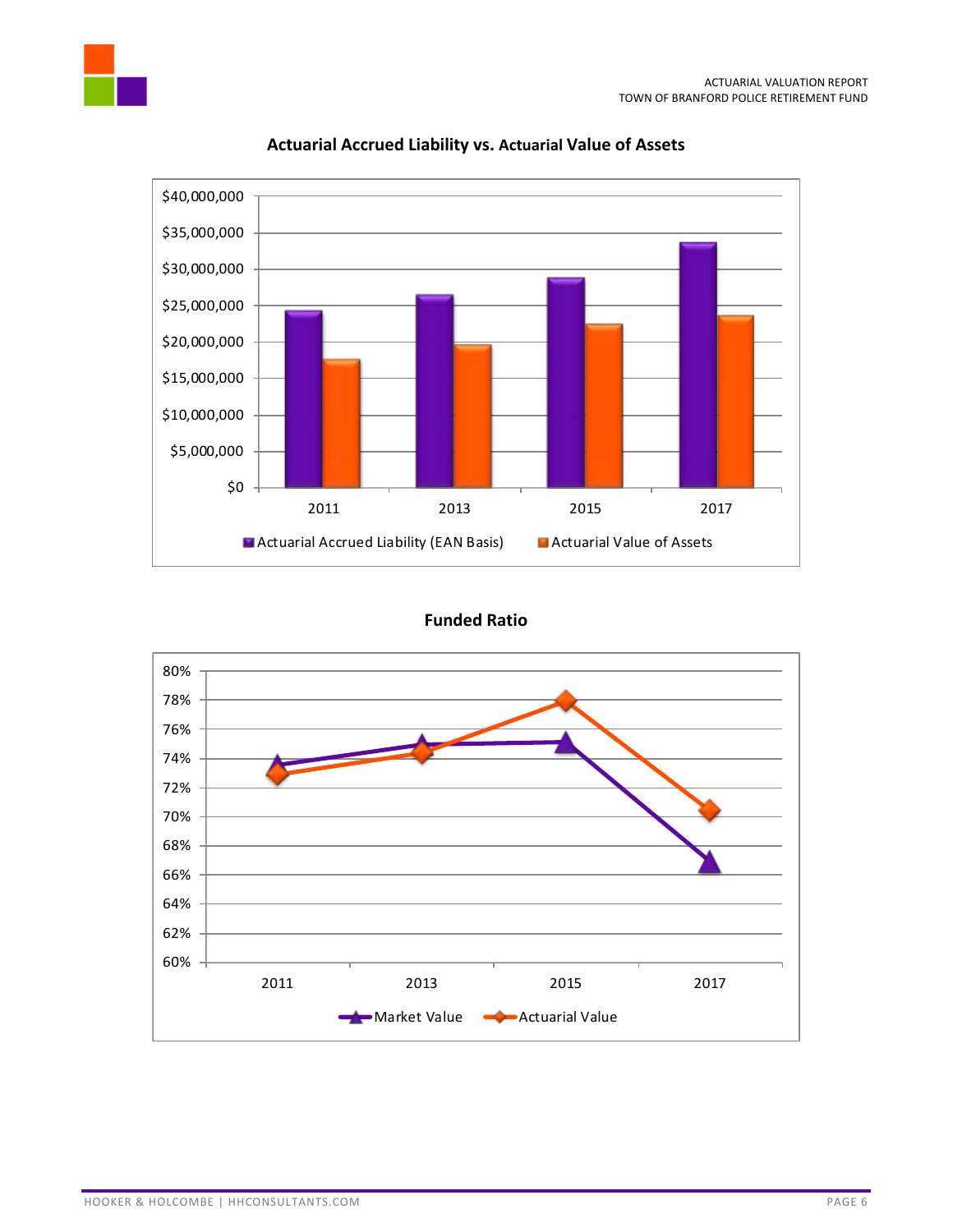# <span id="page-8-0"></span>**Determination of Normal Cost and Actuarially Determined Employer Contribution**

|                                                                                        | <b>July 1, 2017</b> |                              | <b>July 1, 2015</b> |                       |
|----------------------------------------------------------------------------------------|---------------------|------------------------------|---------------------|-----------------------|
|                                                                                        | Cost                | <b>Percent</b><br>of payroll | <b>Cost</b>         | Percent<br>of payroll |
| Gross normal cost                                                                      | \$437,672           | 16.4%                        | \$586,875           | 16.4%                 |
| Estimated employee contributions                                                       | (227, 046)          | $-8.5%$                      | (283, 048)          | $-7.9%$               |
| Town's normal cost                                                                     | 210,626             | 7.9%                         | 303,827             | 8.5%                  |
| Amortization of unfunded accrued liability                                             | 845,436             | 31.6%                        | 607,399             | 17.0%                 |
| Contribution before adjustment as of the<br>valuation date                             | 1,056,062           | 39.5%                        | 911,226             | 25.5%                 |
| Contribution rounded to nearest \$10                                                   | 1,056,060           |                              | 911,230             |                       |
| Estimated valuation year payroll for actives<br>not yet at 100% assumed retirement age | 2,671,132           |                              | 3,576,246           |                       |
| Fiscal year ending                                                                     | 2019                |                              | 2017                |                       |
| Adjustment for interest and inflation                                                  | 0                   |                              | (4)                 |                       |
| Actuarially determined employer contribution                                           | 1,056,060           |                              | 911,226             |                       |
| Fiscal year ending                                                                     | 2020                |                              | 2018                |                       |
| Adjustment for interest and inflation                                                  | 0                   |                              | $\Omega$            |                       |
| Actuarially determined employer contribution                                           | 1,056,060           |                              | 911,226             |                       |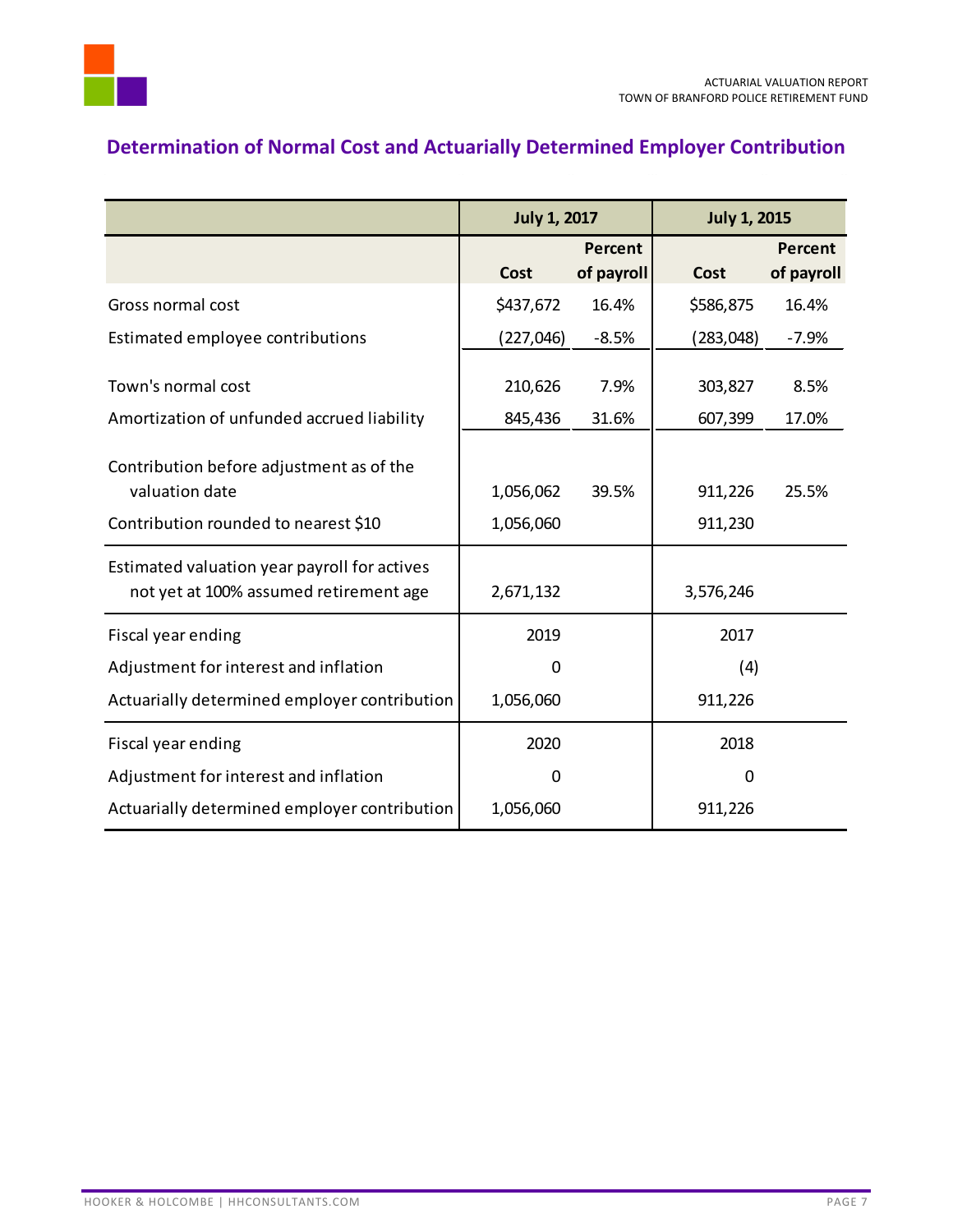



# **Actuarially Determined Employer Contribution**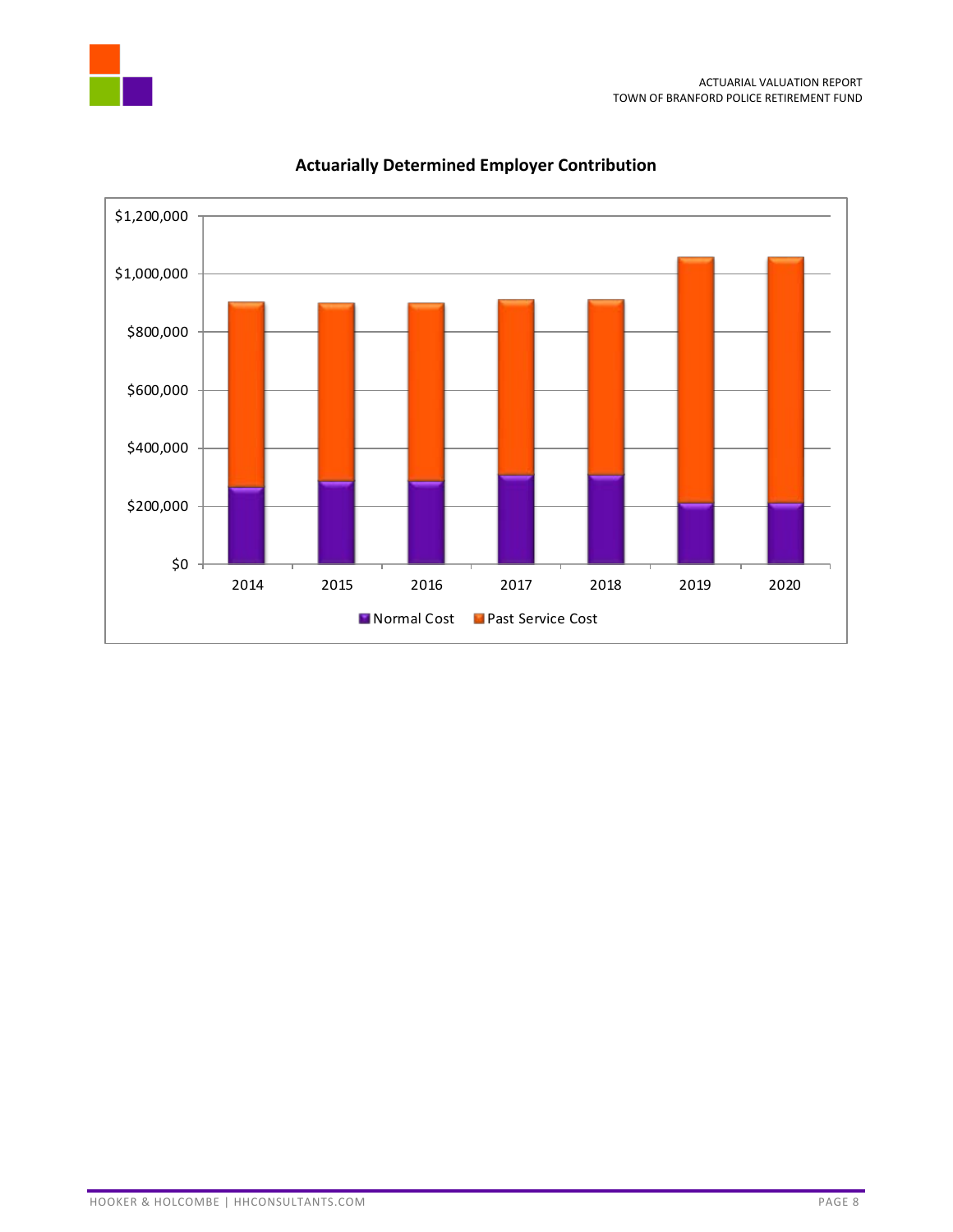

# **Determination of Actuarial Gain/Loss**

<span id="page-10-0"></span>The Actuarial Gain/Loss is the difference between the expected unfunded accrued liability and the actual unfunded accrued liability, without regard to any changes in actuarial methods, actuarial assumptions or plan provisions. This can also be referred to an Experience Gain/Loss, since it reflects the difference between what was expected and what was actually experienced.

| <b>Actuarial Gain / Loss</b>                                                                              |               |           |
|-----------------------------------------------------------------------------------------------------------|---------------|-----------|
| Expected unfunded accrued liability July 1, 2017                                                          |               |           |
| Expected unfunded accrued liability July 1, 2016                                                          |               |           |
| Unfunded accrued liability July 1, 2015                                                                   | \$6,345,289   |           |
| Gross normal cost July 1, 2015                                                                            | 586,875       |           |
| Town and employee contributions for 2015-2016                                                             | (1, 191, 350) |           |
| Interest at 7.00% to July 1, 2016                                                                         | 444,487       |           |
| Expected unfunded accrued liability July 1, 2016                                                          | 6,185,301     |           |
| Expected unfunded accrued liability July 1, 2017                                                          |               |           |
| Expected unfunded accrued liability July 1, 2016                                                          | 6,185,301     |           |
| Expected gross normal cost July 1, 2016                                                                   | 604,481       |           |
| Town and employee contributions for 2016-2017                                                             | (1, 173, 524) |           |
| Interest at 7.00% to July 1, 2017                                                                         | 435,244       |           |
| Expected unfunded accrued liability July 1, 2017                                                          | 6,051,502     |           |
| Actuarial (gain) / loss July 1, 2017                                                                      | 3,050,843     |           |
| Actual unfunded accrued liability July 1, 2017, prior to plan<br>provision, assumption and method changes |               | 9,102,345 |
| Sources of (gain) / loss                                                                                  |               |           |
| Assets                                                                                                    | 1,096,285     |           |
| Liabilities                                                                                               | 1,954,558     |           |
| Total (gain) / loss                                                                                       | 3,050,843     |           |
| Assumption and method changes since prior valuation                                                       |               | 818,604   |
| Actual unfunded accrued liability July 1, 2017, after plan                                                |               |           |
| provision, assumption and method changes                                                                  |               | 9,920,949 |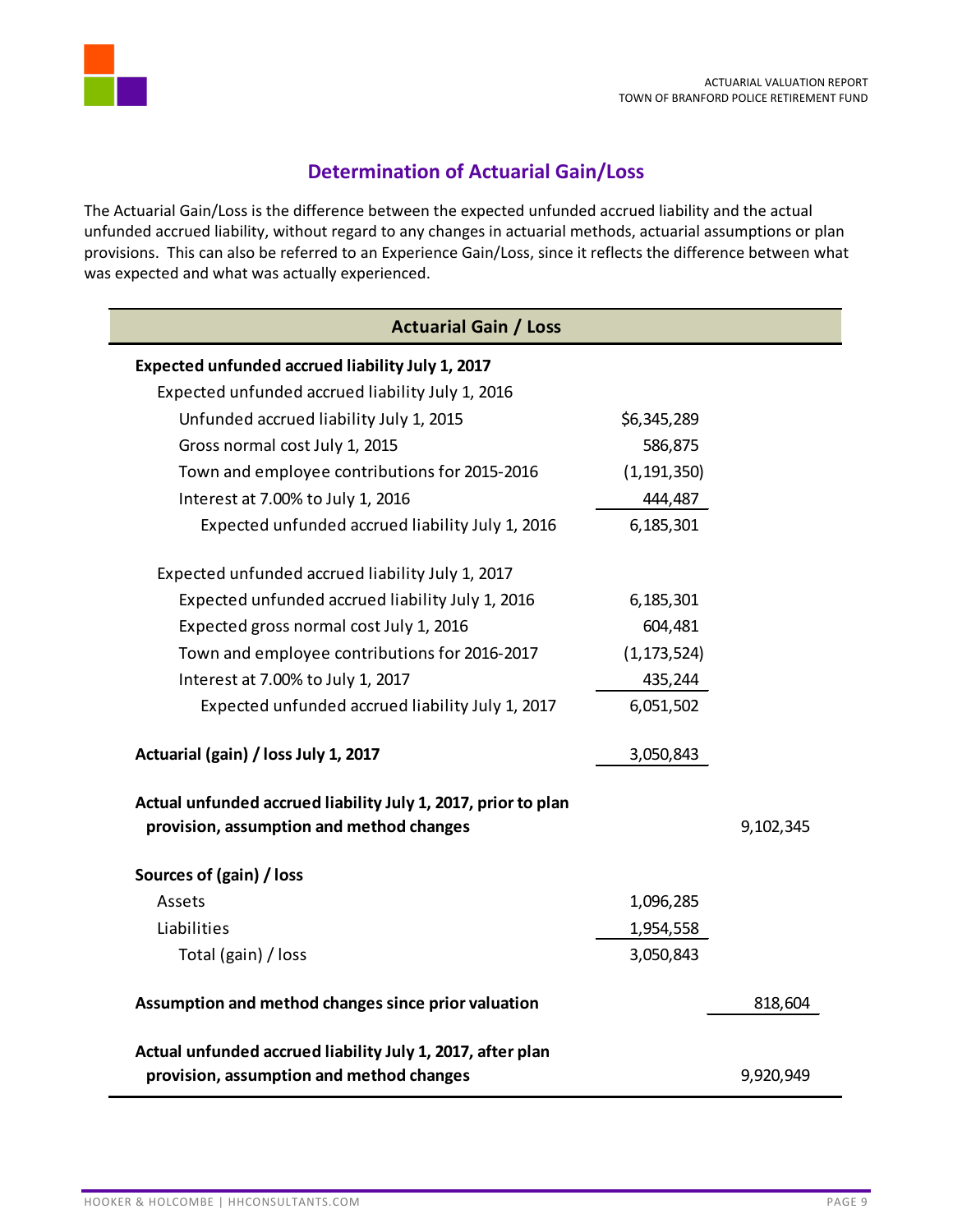

# **Development of Asset Values**

<span id="page-11-0"></span>

| <b>Summary of Fund Activity</b>            |                     |                        |  |
|--------------------------------------------|---------------------|------------------------|--|
|                                            | <b>Market Value</b> | <b>Actuarial Value</b> |  |
| 1. Beginning value of assets July 1, 2016  |                     |                        |  |
| Trust assets                               | \$21,369,193        | \$22,968,969           |  |
| 2. Contributions                           |                     |                        |  |
| Town contributions during year             | 914,742             | 914,742                |  |
| Employee contributions during year         | 258,782             | 258,782                |  |
| Other income                               | 10,896              | 10,896                 |  |
| Total for plan year                        | 1,184,420           | 1,184,420              |  |
| 3. Disbursements                           |                     |                        |  |
| Benefit payments during year               | 1,644,784           | 1,644,784              |  |
| Administrative expenses during year        | 0                   | 0                      |  |
| Total for plan year                        | 1,644,784           | 1,644,784              |  |
| 4. Net investment return                   |                     |                        |  |
| Interest and dividends                     | 0                   | N/A                    |  |
| Realized and unrealized gain / (loss)      | 1,651,266           | N/A                    |  |
| Expected return                            | N/A                 | 1,479,764              |  |
| Recognized gain / (loss)                   | N/A                 | (359, 847)             |  |
| Required adjustment due to corridor        | N/A                 | Ω                      |  |
| Reversal of prior year required adjustment | N/A                 | 0                      |  |
| Investment-related expenses                | (109, 077)          | N/A                    |  |
| Total for plan year                        | 1,542,189           | 1,119,917              |  |
| 5. Ending value of assets July 1, 2017     |                     |                        |  |
| Trust assets: $(1) + (2) - (3) + (4)$      | 22,451,018          | 23,628,522             |  |
| 6. Approximate rate of return              | 7.3%                | 5.0%                   |  |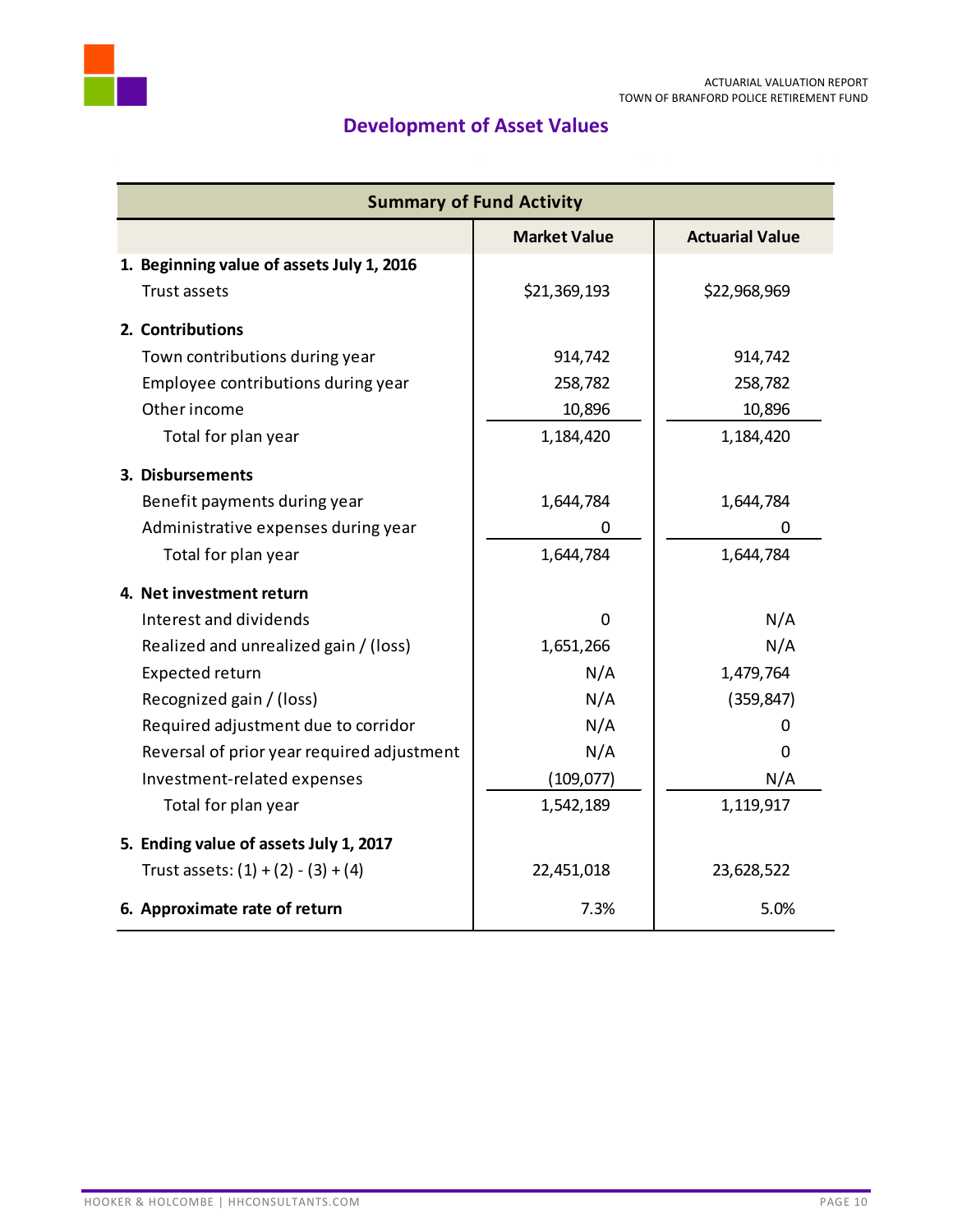

| <b>Relationship of Actuarial Value to Market Value</b>                         |               |
|--------------------------------------------------------------------------------|---------------|
| 1. Market value 7/1/2017                                                       | \$22,451,018  |
| 2. Gain / (loss) not recognized in actuarial value 7/1/2017                    | (1, 177, 504) |
| 3. Preliminary actuarial value $7/1/2017$ : (1) - (2)                          | 23,628,522    |
| 4. Preliminary actuarial value as a percentage of market value: $(3) \div (1)$ | 105.2%        |
| 5. Gain / (loss) recognized for corridor minimum / maximum                     | N/A           |
| 6. Actuarial value $7/1/2017$ after corridor minimum / maximum: (3) + (5)      | 23,628,522    |
| 7. Actuarial value as a percentage of market value: $(6) \div (1)$             | 105.2%        |

| Development of Market Value Gain / Loss for 2016-2017 Plan Year    |              |  |  |
|--------------------------------------------------------------------|--------------|--|--|
| 1. Market value 7/1/2016                                           | \$21,369,193 |  |  |
| 2. Town contributions and other income                             | 925,638      |  |  |
| 3. Employee contributions                                          | 258,782      |  |  |
| 4. Benefit payments                                                | 1,644,784    |  |  |
| 5. Administrative expenses                                         | 0            |  |  |
| 6. Expected return at 7.00%                                        | 1,479,764    |  |  |
| 7. Expected value $7/1/2017$ : $(1) + (2) + (3) - (4) - (5) + (6)$ | 22,388,593   |  |  |
| 8. Market value 7/1/2017                                           | 22,451,018   |  |  |
| 9. Market value gain / (loss) for 2016-2017 plan year: (8) - (7)   | 62,425       |  |  |

| Recognition of Gain / Loss in Actuarial Value |                      |                                              |                                                       |                                                           |                                                         |
|-----------------------------------------------|----------------------|----------------------------------------------|-------------------------------------------------------|-----------------------------------------------------------|---------------------------------------------------------|
| Year                                          | (a)<br>Gain / (loss) | (b)<br>Total<br>recognized<br>as of 7/1/2016 | (c)<br>Recognized in<br>current year:<br>$20%$ of (a) | (d)<br>Total recognized<br>as of 7/1/2017:<br>$(b) + (c)$ | (e)<br>Not recognized<br>as of 7/1/2017:<br>$(a) - (d)$ |
| 2012-2013                                     | \$89,792             | \$71,832                                     | \$17,960                                              | \$89,792                                                  | \$0                                                     |
| 2013-2014                                     | 879,154              | 527,493                                      | 175,831                                               | 703,324                                                   | 175,830                                                 |
| 2014-2015                                     | (1, 475, 468)        | (590,188)                                    | (295,094)                                             | (885, 282)                                                | (590, 186)                                              |
| 2015-2016                                     | (1,355,146)          | (271,029)                                    | (271, 029)                                            | (542,058)                                                 | (813,088)                                               |
| 2016-2017                                     | 62,425               | 0                                            | 12,485                                                | 12,485                                                    | 49,940                                                  |
| Total                                         |                      |                                              | (359,847)                                             |                                                           | (1, 177, 504)                                           |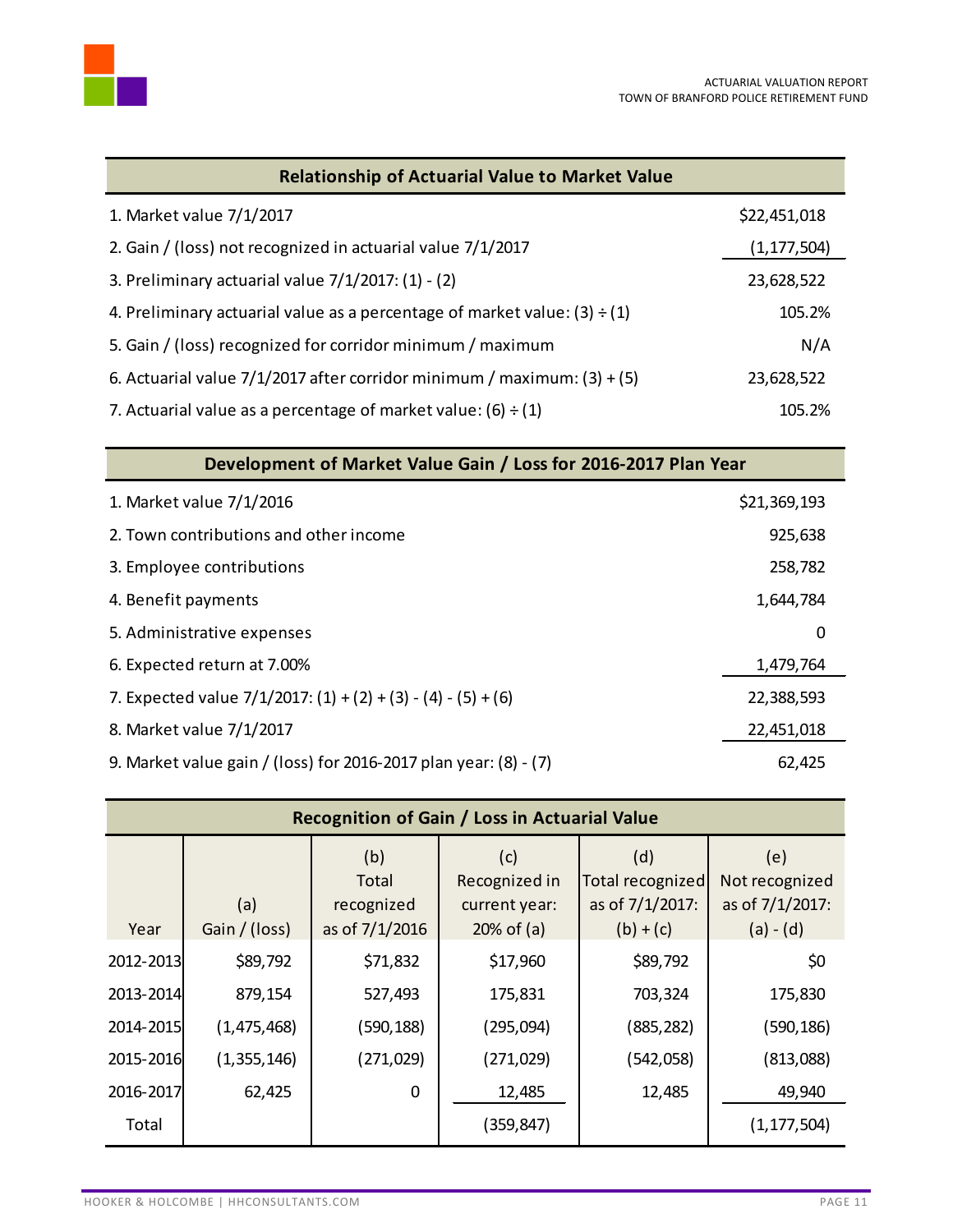| <b>Summary of Fund Activity</b>               |              |              |  |  |
|-----------------------------------------------|--------------|--------------|--|--|
| <b>Actuarial Value</b><br><b>Market Value</b> |              |              |  |  |
| 1. Beginning value of assets July 1, 2015     |              |              |  |  |
| Trust assets                                  | \$21,598,370 | \$22,410,598 |  |  |
| 2. Contributions                              |              |              |  |  |
| Town contributions during year                | 910,500      | 910,500      |  |  |
| Employee contributions during year            | 280,850      | 280,850      |  |  |
| Total for plan year                           | 1,191,350    | 1,191,350    |  |  |
| 3. Disbursements                              |              |              |  |  |
| Benefit payments during year                  | 1,564,499    | 1,564,499    |  |  |
| Administrative expenses during year           | 0            | 0            |  |  |
| Total for plan year                           | 1,564,499    | 1,564,499    |  |  |
| 4. Net investment return                      |              |              |  |  |
| Interest and dividends                        | $\Omega$     | N/A          |  |  |
| Realized and unrealized gain / (loss)         | 249,045      | N/A          |  |  |
| Expected return                               | N/A          | 1,499,118    |  |  |
| Recognized gain / (loss)                      | N/A          | (567, 598)   |  |  |
| Required adjustment due to corridor           | N/A          | 0            |  |  |
| Reversal of prior year required adjustment    | N/A          | 0            |  |  |
| Investment-related expenses                   | (105, 073)   | N/A          |  |  |
| Total for plan year                           | 143,972      | 931,520      |  |  |
| 5. Ending value of assets July 1, 2016        |              |              |  |  |
| Trust assets: $(1) + (2) - (3) + (4)$         | 21,369,193   | 22,968,969   |  |  |
| 6. Approximate rate of return                 | 0.7%         | 4.2%         |  |  |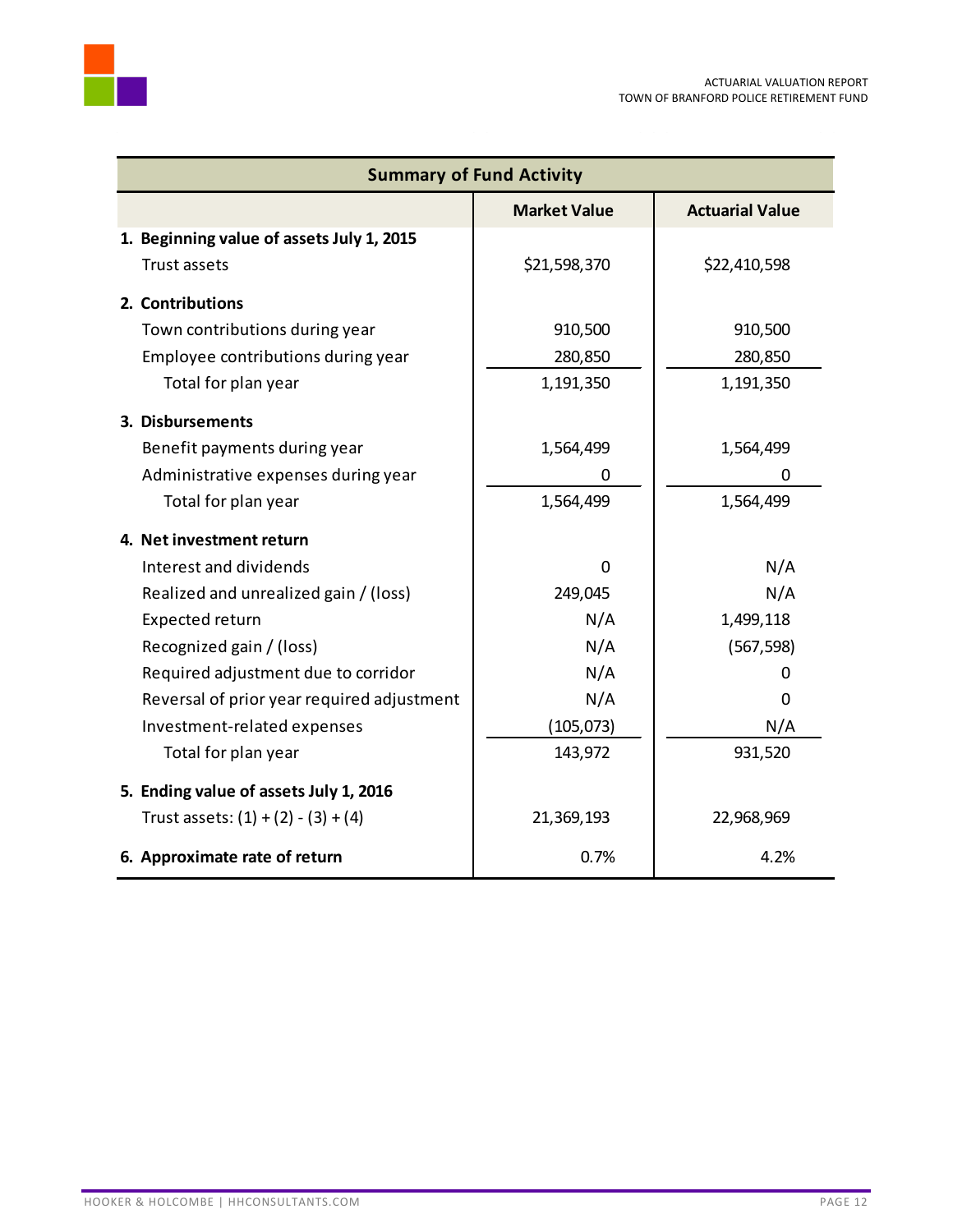

| <b>Relationship of Actuarial Value to Market Value</b>                         |              |
|--------------------------------------------------------------------------------|--------------|
| 1. Market value 7/1/2016                                                       | \$21,369,193 |
| 2. Gain / (loss) not recognized in actuarial value 7/1/2016                    | (1,599,776)  |
| 3. Preliminary actuarial value $7/1/2016$ : (1) - (2)                          | 22,968,969   |
| 4. Preliminary actuarial value as a percentage of market value: $(3) \div (1)$ | 107.5%       |
| 5. Gain / (loss) recognized for corridor minimum / maximum                     | N/A          |
| 6. Actuarial value $7/1/2016$ after corridor minimum / maximum: (3) + (5)      | 22,968,969   |
| 7. Actuarial value as a percentage of market value: (6) $\div$ (1)             | 107.5%       |

| Development of Market Value Gain / Loss for 2015-2016 Plan Year    |              |  |  |  |
|--------------------------------------------------------------------|--------------|--|--|--|
| 1. Market value 7/1/2015                                           | \$21,598,370 |  |  |  |
| 2. Town contributions                                              | 910,500      |  |  |  |
| 3. Employee contributions                                          | 280,850      |  |  |  |
| 4. Benefit payments                                                | 1,564,499    |  |  |  |
| 5. Administrative expenses                                         | 0            |  |  |  |
| 6. Expected return at 7.00%                                        | 1,499,118    |  |  |  |
| 7. Expected value $7/1/2016$ : $(1) + (2) + (3) - (4) - (5) + (6)$ | 22,724,339   |  |  |  |
| 8. Market value 7/1/2016                                           | 21,369,193   |  |  |  |
| 9. Market value gain / (loss) for 2015-2016 plan year: (8) - (7)   | (1,355,146)  |  |  |  |

| Recognition of Gain / Loss in Actuarial Value |                      |                                              |                                                       |                                                           |                                          |  |
|-----------------------------------------------|----------------------|----------------------------------------------|-------------------------------------------------------|-----------------------------------------------------------|------------------------------------------|--|
| Year                                          | (a)<br>Gain / (loss) | (b)<br>Total<br>recognized<br>as of 7/1/2015 | (c)<br>Recognized in<br>current year:<br>$20%$ of (a) | (d)<br>Total recognized<br>as of 7/1/2016:<br>$(b) + (c)$ | (e)<br>Not recognized<br>as of 7/1/2016: |  |
| 2011-2012                                     | (\$976,312)          | (5781,048)                                   | ( \$195, 264)                                         | (5976, 312)                                               | $(a) - (d)$<br>\$0                       |  |
| 2012-2013                                     | 89,792               | 53,874                                       | 17,958                                                | 71,832                                                    | 17,960                                   |  |
| 2013-2014                                     | 879,154              | 351,662                                      | 175,831                                               | 527,493                                                   | 351,661                                  |  |
| 2014-2015                                     | (1, 475, 468)        | (295,094)                                    | (295,094)                                             | (590,188)                                                 | (885, 280)                               |  |
| 2015-2016                                     | (1,355,146)          | 0                                            | (271,029)                                             | (271, 029)                                                | (1,084,117)                              |  |
| Total                                         |                      |                                              | (567,598)                                             |                                                           | (1,599,776)                              |  |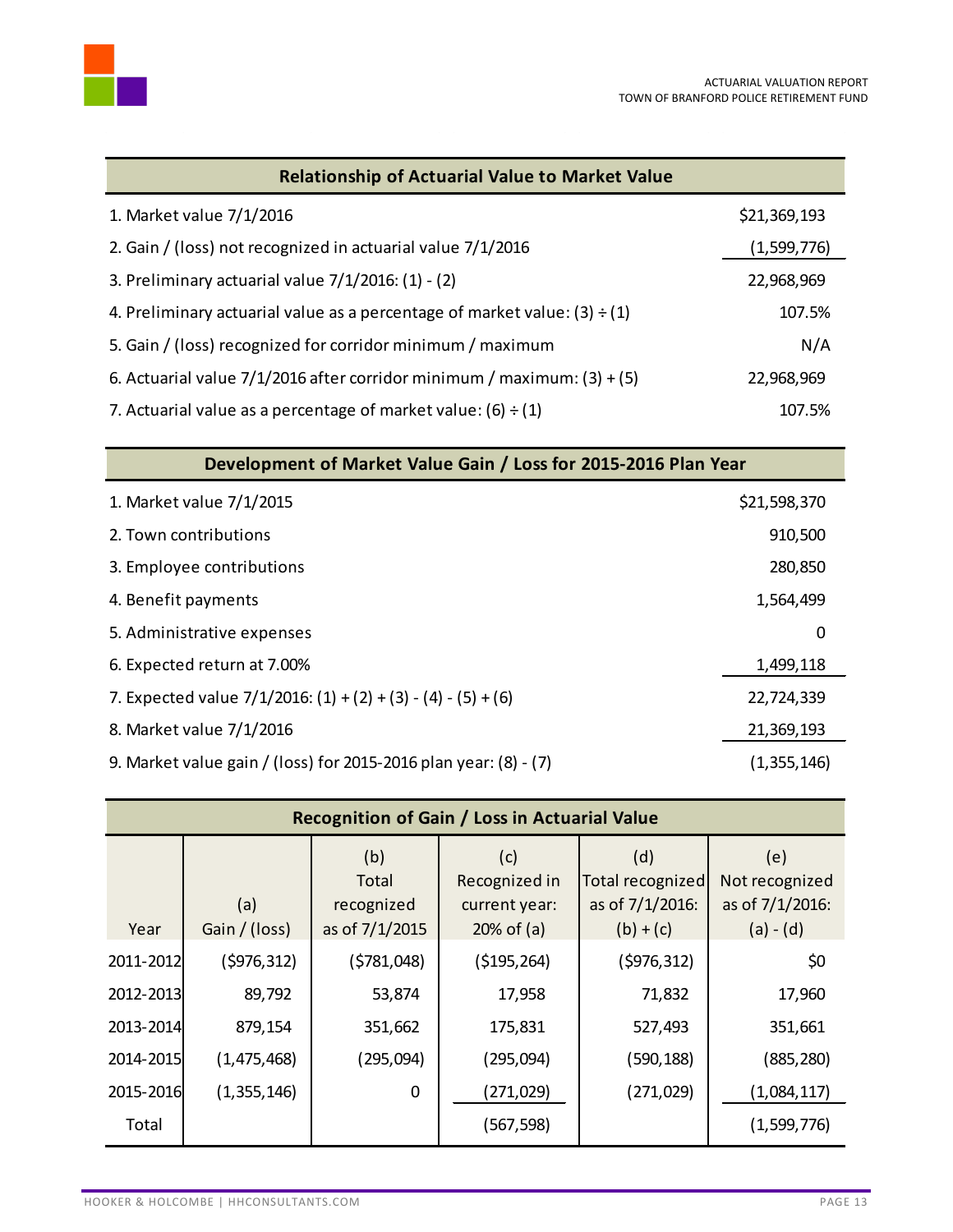

| <b>Rate of Return on Market Value of Assets</b> |          |                |                                                |                 |  |
|-------------------------------------------------|----------|----------------|------------------------------------------------|-----------------|--|
| <b>Period Ending</b>                            |          |                | <b>Average Annual Effective Rate of Return</b> |                 |  |
| June 30                                         | 1 Year   | <b>3 Years</b> | 5 Years                                        | <b>10 Years</b> |  |
| 2008                                            | $-2.2%$  | 4.2%           | $-0.7\%$                                       | $-1.7%$         |  |
| 2009                                            | $-9.3\%$ | 0.2%           | $-1.0\%$                                       | $-3.1%$         |  |
| 2010                                            | 10.1%    | $-0.8\%$       | 2.5%                                           | $-2.7%$         |  |
| 2011                                            | 17.4%    | 5.4%           | 5.4%                                           | $-0.5%$         |  |
| 2012                                            | 2.1%     | 9.7%           | 3.2%                                           | 1.0%            |  |
| 2013                                            | 7.7%     | 8.9%           | 5.2%                                           | 2.2%            |  |
| 2014                                            | 11.5%    | 7.0%           | 9.6%                                           | 4.2%            |  |
| 2015                                            | 0.2%     | 6.4%           | 7.6%                                           | 5.0%            |  |
| 2016                                            | $0.7\%$  | 4.0%           | 4.3%                                           | 4.9%            |  |
| 2017                                            | 7.3%     | 2.7%           | 5.4%                                           | 4.3%            |  |

| <b>Rate of Return on Actuarial Value of Assets</b> |        |         |                                                |                 |  |
|----------------------------------------------------|--------|---------|------------------------------------------------|-----------------|--|
| <b>Period Ending</b>                               |        |         | <b>Average Annual Effective Rate of Return</b> |                 |  |
| June 30                                            | 1 Year | 3 Years | <b>5 Years</b>                                 | <b>10 Years</b> |  |
| 2008                                               | 5.6%   | 4.3%    | 2.4%                                           | N/A             |  |
| 2009                                               | 2.1%   | 4.5%    | 3.3%                                           | 1.1%            |  |
| 2010                                               | 2.0%   | 3.2%    | 3.4%                                           | 0.9%            |  |
| 2011                                               | 5.3%   | 3.1%    | 4.1%                                           | 1.3%            |  |
| 2012                                               | 4.0%   | 3.8%    | 3.8%                                           | 2.0%            |  |
| 2013                                               | 5.6%   | 5.0%    | 3.8%                                           | 3.1%            |  |
| 2014                                               | 8.9%   | 6.1%    | 5.1%                                           | 4.2%            |  |
| 2015                                               | 7.2%   | 7.2%    | 6.2%                                           | 4.8%            |  |
| 2016                                               | 4.2%   | 6.7%    | $6.0\%$                                        | 5.0%            |  |
| 2017                                               | 5.0%   | 5.4%    | 6.2%                                           | 5.0%            |  |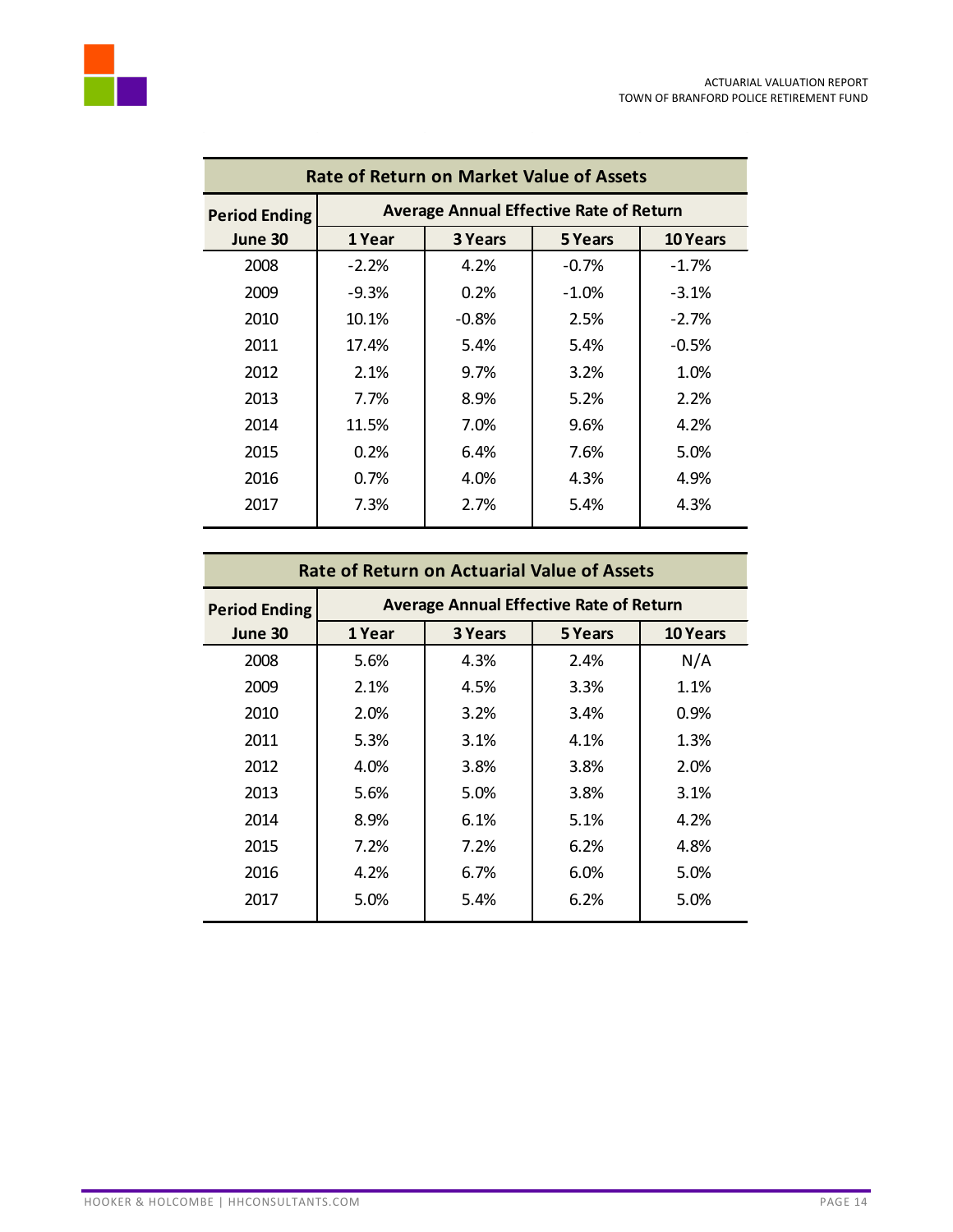



# **Actual Rate of Return on Assets**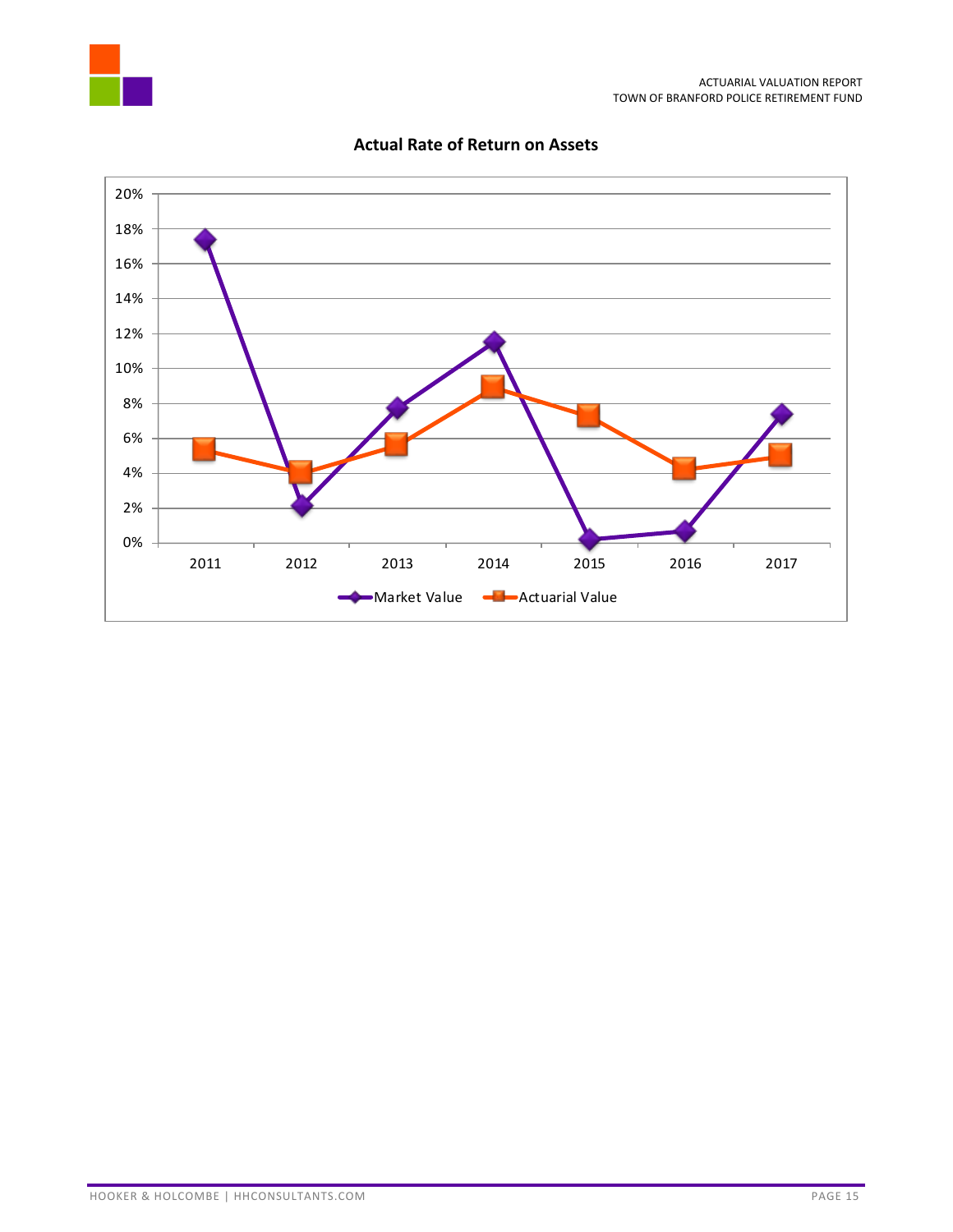<span id="page-17-0"></span>

# **Target Allocation and Expected Rate of Return July 1, 2017**

|                                        |                   | Long-Term            |                  |
|----------------------------------------|-------------------|----------------------|------------------|
|                                        | <b>Target</b>     | <b>Expected Real</b> |                  |
| <b>Asset Class</b>                     | <b>Allocation</b> | Rate of Return*      | <b>Weighting</b> |
| US Large Cap                           | 14.00%            | 5.25%                | 0.74%            |
| US Mid/Small Cap                       | 12.00%            | 6.00%                | 0.72%            |
| International Equities (Unhedged)      | 5.00%             | 5.75%                | 0.29%            |
| <b>Emerging International Equities</b> | 6.00%             | 6.50%                | 0.39%            |
| Core Bonds                             | 45.00%            | 2.50%                | 1.13%            |
| High-Yield Bonds                       | 8.00%             | 3.75%                | 0.30%            |
| Real Estate (Core)                     | 8.00%             | 5.50%                | 0.44%            |
| Cash                                   | 2.00%             | 1.00%                | 0.02%            |
|                                        | 100.00%           |                      | 4.03%            |
| Long-Term Inflation Expectation        |                   |                      | 2.50%            |
| Long-Term Expected Nominal Return      |                   |                      | 6.53%            |

*\*Long-Term Returns are provided by HHIA. The returns are geometric means.*

The long-term expected rate of return on pension plan investments was determined using a building block method in which best-estimate ranges of expected future real rates of return are developed. Best estimates of the real rates of return for each major asset class are included in the pension plan's target asset allocation.

The information above is based on geometric means and does not reflect additional returns through investment selection, asset allocation and rebalancing. The results support a rate between 6.50% and 7.00%. An expected rate of return of 6.50% was used.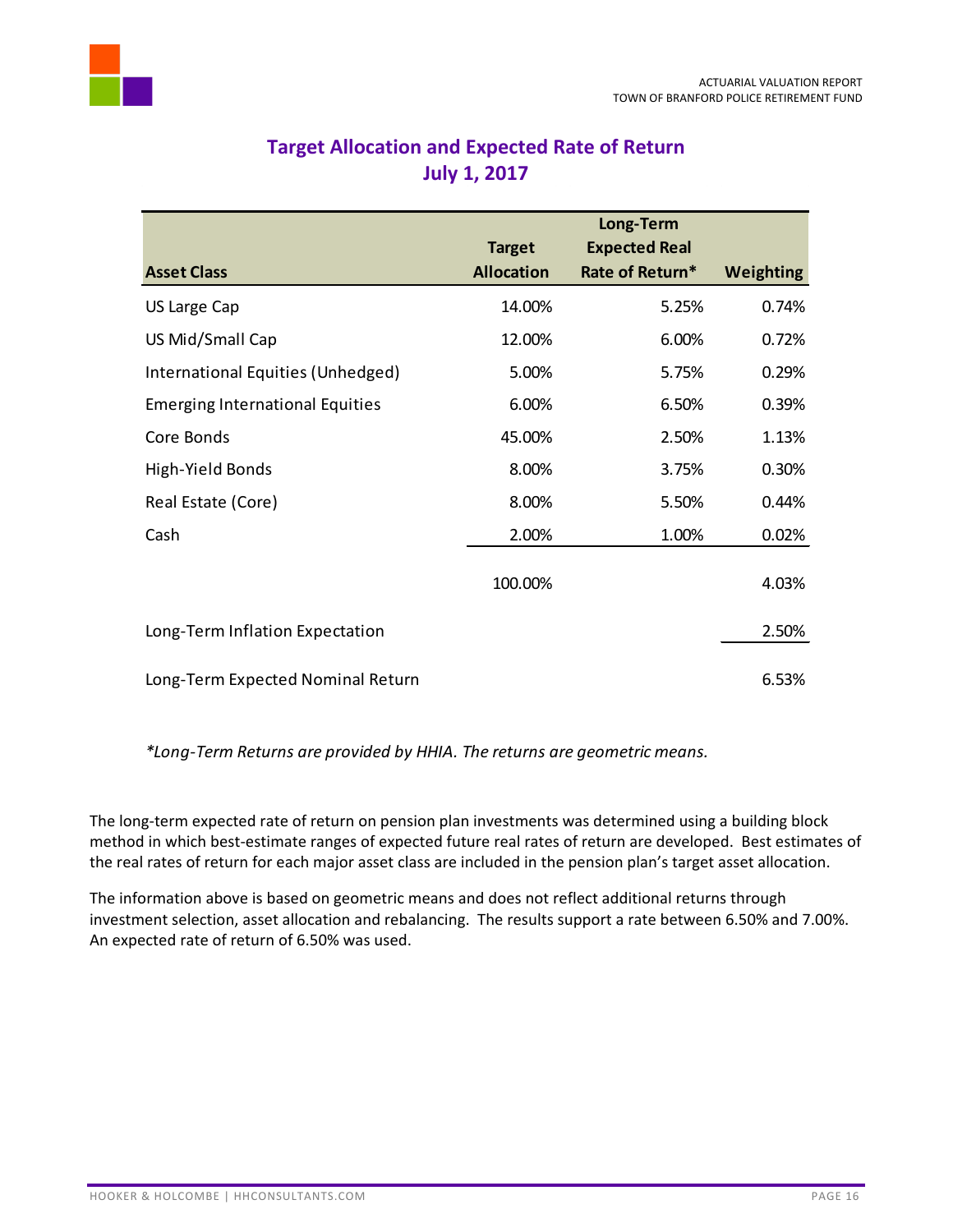<span id="page-18-0"></span>

# **Amortization of Unfunded Liability**

| <b>Schedule of Amortization Bases</b> |                            |                             |                    |                                                                                   |  |
|---------------------------------------|----------------------------|-----------------------------|--------------------|-----------------------------------------------------------------------------------|--|
|                                       | <b>Date</b><br>established | Amortization<br>installment | Years<br>remaining | <b>Present value</b><br>of remaining<br>installments as of<br><b>July 1, 2017</b> |  |
| 2017 base                             | July 1, 2017               | 845,436                     | 20                 | 9,920,949                                                                         |  |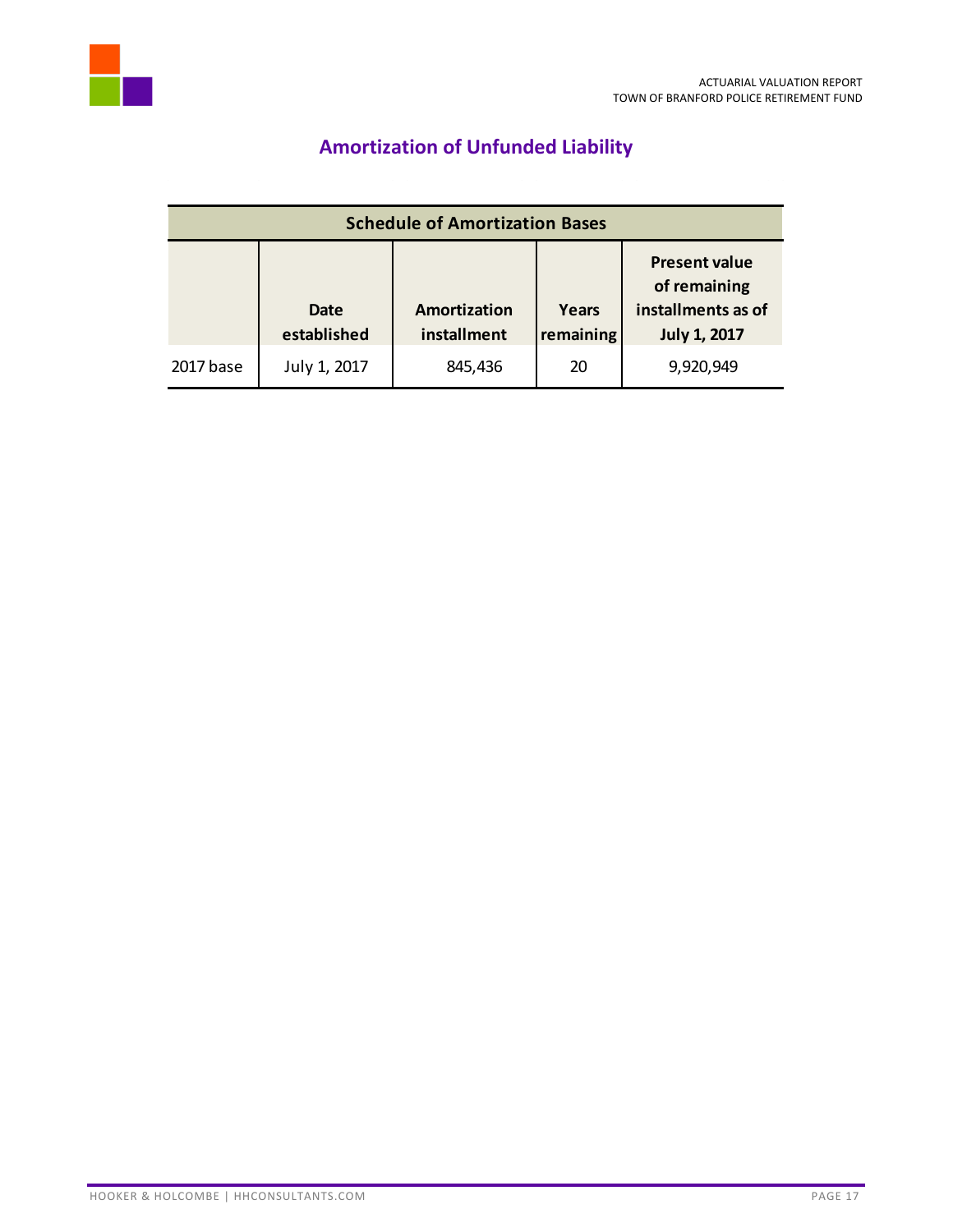

# **Member Data**

<span id="page-19-0"></span>The data reported by the Plan Sponsor for this valuation includes 28 active employees who met the Plan's minimum age and service requirements as of July 1, 2017.

| <b>Member Data</b>         |               |                             |                             |                                 |                |  |
|----------------------------|---------------|-----------------------------|-----------------------------|---------------------------------|----------------|--|
|                            | <b>Active</b> | <b>Terminated</b><br>vested | <b>Employees</b><br>in DROP | <b>Members in</b><br>pay status | <b>Total</b>   |  |
| Total members July 1, 2015 | 38            | $\mathbf{1}$                | 0                           | 45                              | 84             |  |
| Adjustments                | $\mathbf 0$   | 0                           | $\mathbf 0$                 | $+1$                            | $+1$           |  |
| Retirements                | $-2$          | $\overline{0}$              | $\mathbf 0$                 | $+2$                            | $\overline{0}$ |  |
| <b>Disabilities</b>        | 0             | N/A                         | $\mathbf 0$                 | 0                               | $\overline{0}$ |  |
| <b>Entered DROP</b>        | $-7$          | N/A                         | $+7$                        | N/A                             | $\mathbf 0$    |  |
| Terminations               |               |                             |                             |                                 |                |  |
| Vested                     | $-1$          | $+1$                        | N/A                         | N/A                             | $\mathbf 0$    |  |
| Lump sum payments          | 0             | 0                           |                             | N/A                             | 0              |  |
| Due contributions only     | 0             | N/A                         | N/A                         | N/A                             | $\mathbf 0$    |  |
| Deaths                     |               |                             |                             |                                 |                |  |
| With death benefit         | 0             | 0                           | $\mathbf 0$                 | $-1$                            | $-1$           |  |
| Without death benefit      | 0             | 0                           | $\mathbf 0$                 | 0                               | 0              |  |
| Transfers                  | 0             | $\Omega$                    | N/A                         | N/A                             | $\Omega$       |  |
| Rehires                    | 0             | $\mathbf 0$                 | N/A                         | N/A                             | $\Omega$       |  |
| New beneficiaries          | N/A           | N/A                         | N/A                         | $+1$                            | $+1$           |  |
| New entrants               | 0             | N/A                         | N/A                         | N/A                             | $\mathbf 0$    |  |
| Total members July 1, 2017 | 28            | $\overline{2}$              | $\overline{7}$              | 48*                             | 85             |  |

*\* Includes 1 alternate payee receiving benefits*

Note: Total DROP Balances as of 7/1/2017 = \$681,510.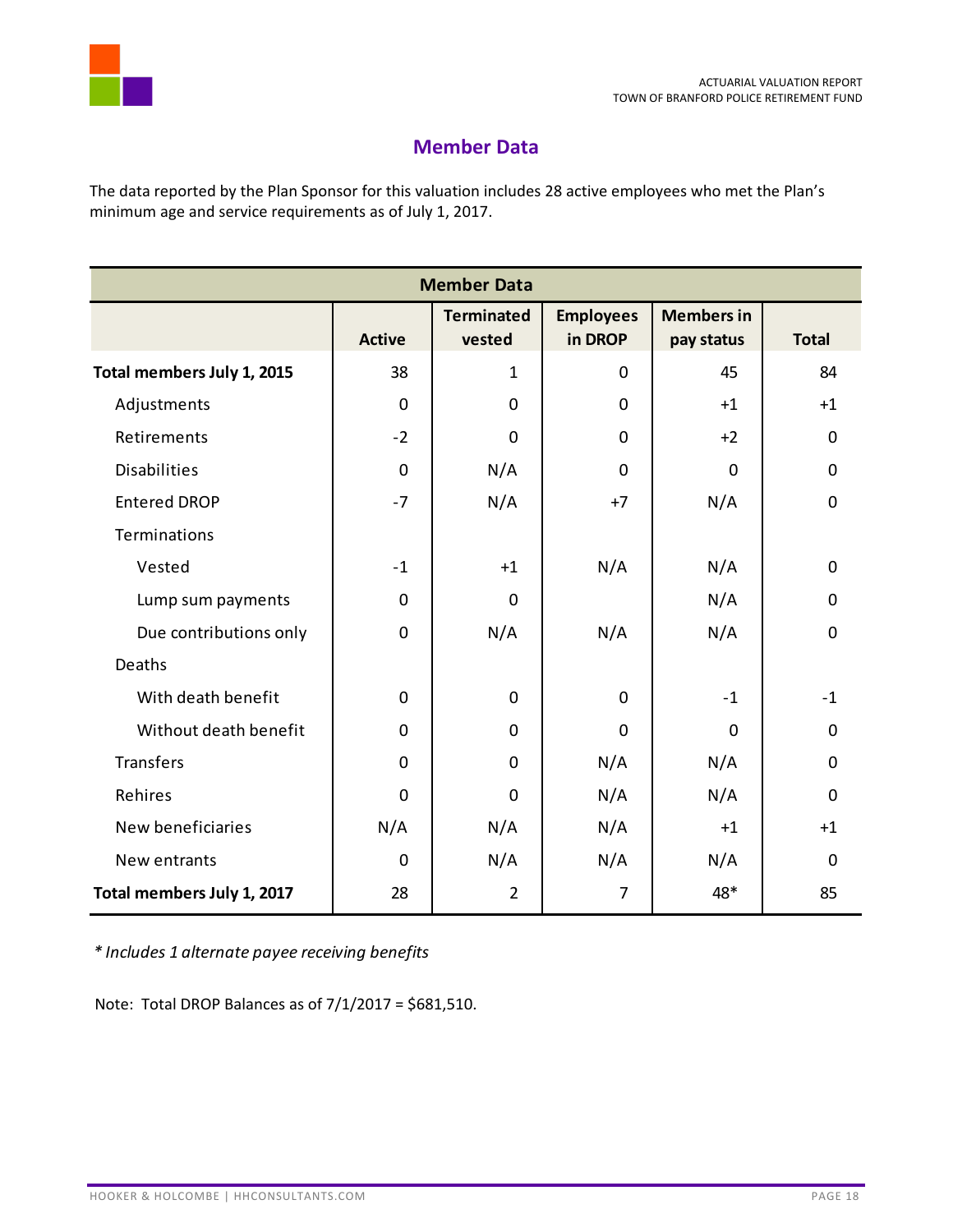



**Member Counts by Status**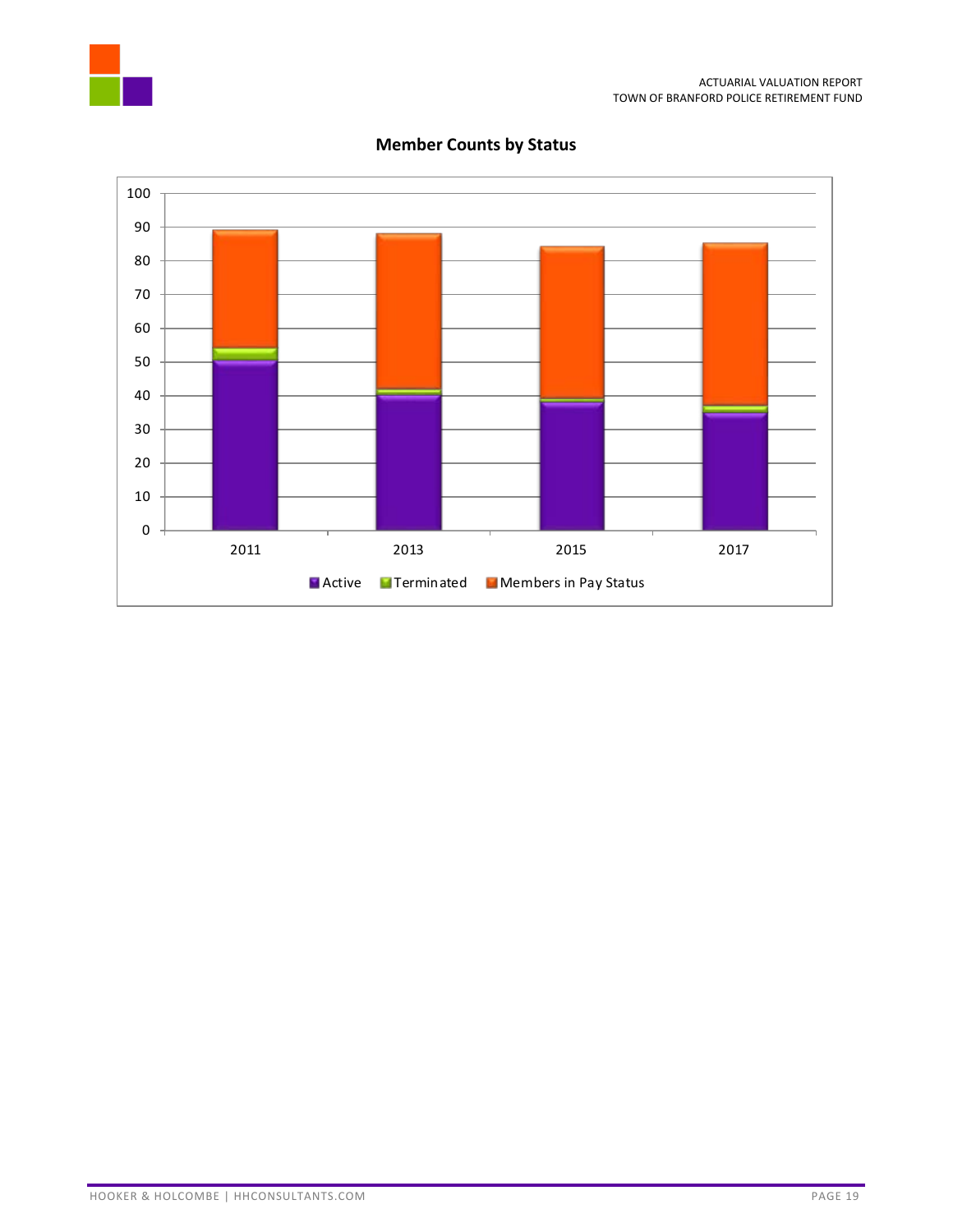

| <b>Member Data</b>           |               |                             |                             |                                 |  |  |
|------------------------------|---------------|-----------------------------|-----------------------------|---------------------------------|--|--|
|                              | <b>Active</b> | <b>Terminated</b><br>vested | <b>Employees</b><br>in DROP | <b>Members in</b><br>pay status |  |  |
| Average age                  |               |                             |                             |                                 |  |  |
| July 1, 2015                 | 45.6          | 40.9                        | N/A                         | 66.3                            |  |  |
| July 1, 2017                 | 45.6          | 40.8                        | 56.0                        | 67.6                            |  |  |
| <b>Average service</b>       |               |                             |                             |                                 |  |  |
| July 1, 2015                 | 16.0          | N/A                         | N/A                         | N/A                             |  |  |
| July 1, 2017                 | 15.5          | N/A                         | N/A                         | N/A                             |  |  |
| Covered employee payroll     |               |                             |                             |                                 |  |  |
| July 1, 2015                 | \$3,444,852   | N/A                         | N/A                         | N/A                             |  |  |
| July 1, 2017                 | 2,599,740     | N/A                         | N/A                         | N/A                             |  |  |
| <b>Total annual benefits</b> |               |                             |                             |                                 |  |  |
| July 1, 2015                 | N/A           | \$4,188                     | N/A                         | \$1,455,382                     |  |  |
| July 1, 2017                 | N/A           | 28,645                      | 429,453                     | 1,607,575                       |  |  |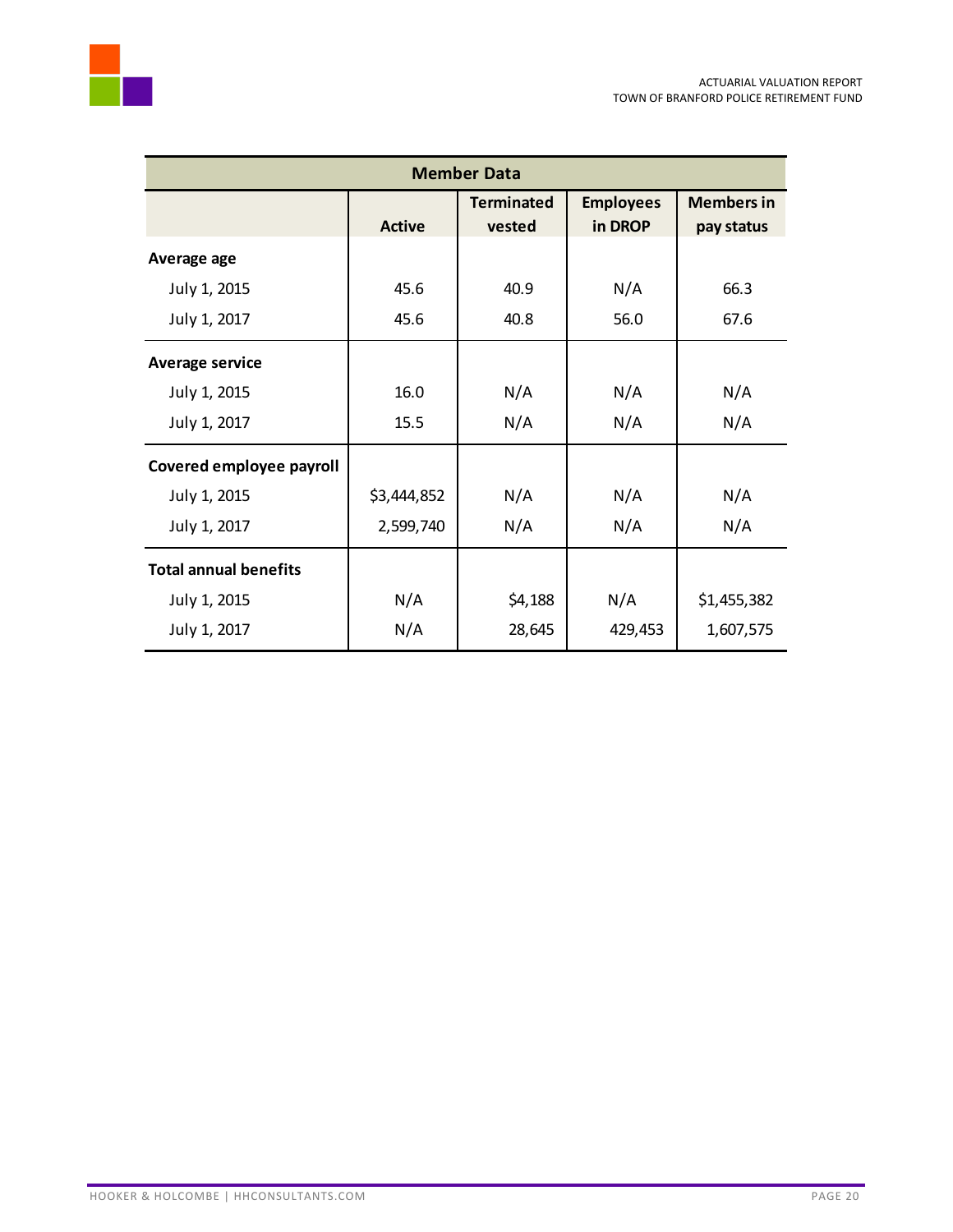

# **Active Member Count by Age and Years of Service**

<span id="page-22-0"></span>

|                     | <b>Completed Years of Credited Service</b> |        |                |                         |              |                         |          |          |          |             |                |
|---------------------|--------------------------------------------|--------|----------------|-------------------------|--------------|-------------------------|----------|----------|----------|-------------|----------------|
| <b>Attained age</b> | Under 1                                    | 1 to 4 | 5 to 9         | 10 to 14                | 15 to 19     | 20 to 24                | 25 to 29 | 30 to 34 | 35 to 39 | 40 and over | All years      |
| Under 25            |                                            |        |                |                         |              |                         |          |          |          |             |                |
| 25 to 29            |                                            |        |                |                         |              |                         |          |          |          |             |                |
| 30 to 34            |                                            |        | $\overline{2}$ |                         |              |                         |          |          |          |             | $\overline{2}$ |
| 35 to 39            |                                            |        | $\mathbf{1}$   | 3                       | $\mathbf 1$  |                         |          |          |          |             | 5              |
| 40 to 44            |                                            |        |                | $\overline{2}$          | $\mathbf{1}$ |                         |          |          |          |             | 3              |
| 45 to 49            |                                            |        |                | $\mathbf{1}$            | 6            | 4                       |          |          |          |             | 11             |
| 50 to 54            |                                            |        | 3              |                         |              | 3                       |          |          |          |             | 6              |
| 55 to 59            |                                            |        |                | $\mathbf 1$             |              |                         |          |          |          |             | $\mathbf{1}$   |
| 60 to 64            |                                            |        |                |                         |              |                         |          |          |          |             |                |
| 65 to 69            |                                            |        |                |                         |              |                         |          |          |          |             |                |
| 70 & over           |                                            |        |                |                         |              |                         |          |          |          |             |                |
| All ages            |                                            |        | 6              | $\overline{\mathbf{z}}$ | 8            | $\overline{\mathbf{z}}$ |          |          |          |             | 28             |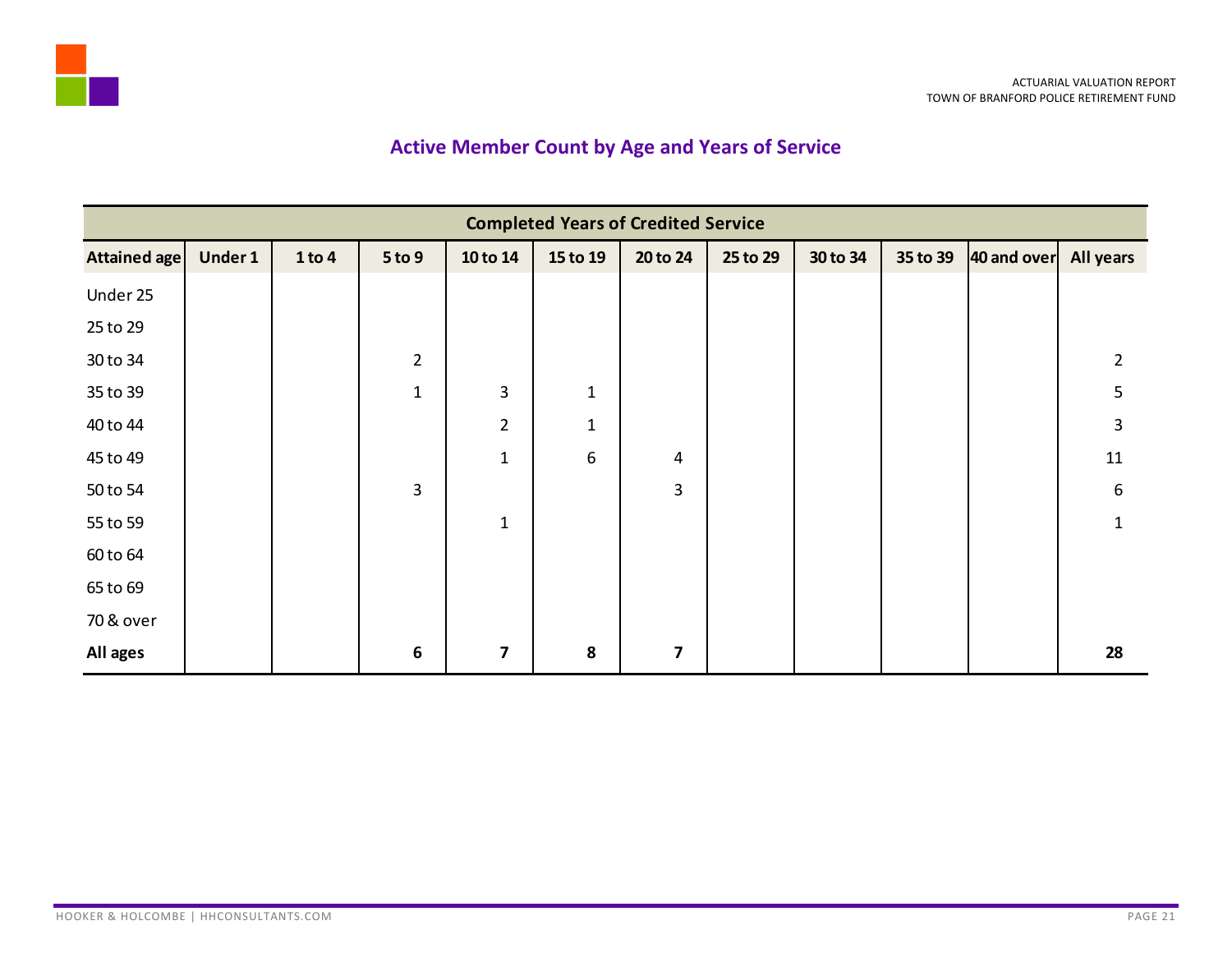

# **Expected Benefit Payments from Trust Fund**

<span id="page-23-0"></span>An important consideration in formulating short-term or intermediate-term investment policy is the need for liquidity to meet the payment requirements of the Plan. The Plan's investment advisors may wish to compare expected benefit payments and expenses with anticipated cash income from investments and employer contributions.

The table below presents projected annual benefit payments for the next ten plan years. The following assumptions are reflected in this table:

- Retirements among active participants will occur at the valuation's assumed retirement date.
- Benefits will continue to accrue based on the current Plan.
- Plan salaries will increase in accordance with the valuation's assumption.
- Benefits will be paid monthly.
- Participants will receive the normal form of benefit.

Differences between actual experience and that assumed will affect the pattern of benefit payments.

Participant categories reflect status as of July 1, 2017.

| Year | Active as of<br><b>July 1, 2017</b> | <b>Retired and</b><br><b>Terminated as</b><br>of July 1, 2017 | <b>Total</b><br><b>Benefit</b><br><b>Payments</b> |
|------|-------------------------------------|---------------------------------------------------------------|---------------------------------------------------|
| 2017 | \$9,382                             | \$2,705,749                                                   | \$2,715,131                                       |
| 2018 | 24,272                              | 1,998,980                                                     | 2,023,252                                         |
| 2019 | 49,458                              | 1,972,217                                                     | 2,021,675                                         |
| 2020 | 99,641                              | 1,944,415                                                     | 2,044,056                                         |
| 2021 | 184,221                             | 1,915,467                                                     | 2,099,688                                         |
| 2022 | 293,637                             | 1,885,326                                                     | 2,178,963                                         |
| 2023 | 408,134                             | 1,853,998                                                     | 2,262,132                                         |
| 2024 | 536,273                             | 1,820,234                                                     | 2,356,507                                         |
| 2025 | 681,723                             | 1,785,382                                                     | 2,467,105                                         |
| 2026 | 825,422                             | 1,749,509                                                     | 2,574,931                                         |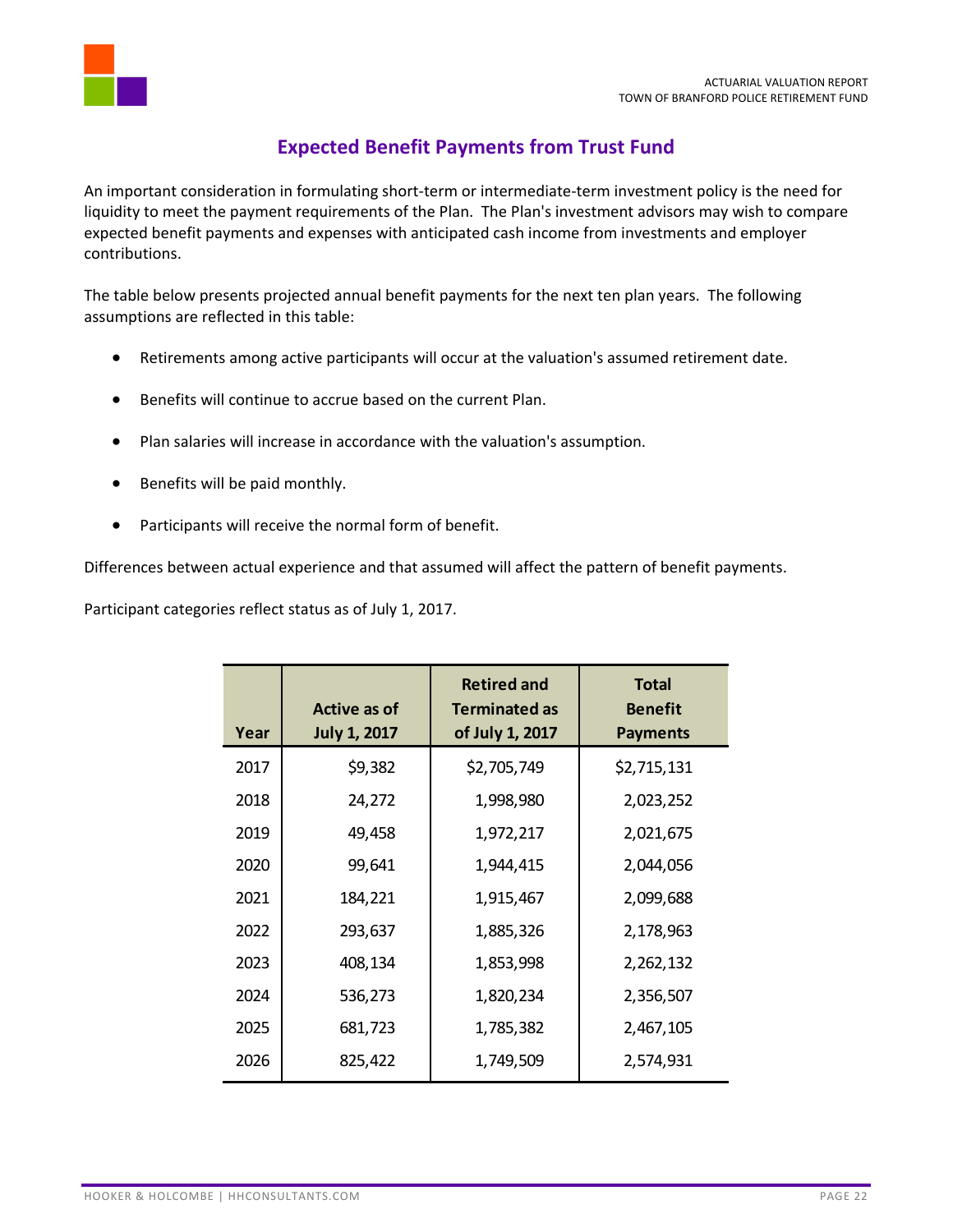

# **Description of Actuarial Methods**

## <span id="page-24-0"></span>**Asset Valuation Method**

The Actuarial Value of assets used in the development of plan contributions phases in the recognition of differences between the actual return on Market Value and expected return on Market Value over a 5-year period at 20% per year. The Actuarial Value is adjusted, if necessary, to be within the range of 80% and 120% of the Market Value of assets.

## **Actuarial Cost Method**

Changes in Actuarial Cost Method: Amortization base change

Description of Current Actuarial Cost Method:

Basic cost method: Entry Age Normal (level percentage of salary)

Normal Cost: Under this method, the total normal cost is the sum of amounts necessary to fund each active member's normal retirement benefit if paid annually from entry age to assumed retirement age. Entry age is the age at which the employee would have been first eligible for the plan, if it had always been in effect. The normal cost for each participant is expected to remain a level percentage of the employee's salary. The normal cost for the plan is the difference between the total normal cost for the year and the anticipated member contributions for that year.

Past Service Liability: The present value of future benefits that relates to service before the valuation date is the total past service liability. The unfunded past service liability is the difference between the total past service liability and any assets (including accumulated member contributions). This amount is amortized over 20 years on a closed basis from 2017.

Experience Gains and Losses: All experience gains and losses (the financial effect of the difference between the actual experience during the prior period and the result expected by the actuarial assumptions for that prior period) appear directly in the past service liability and are amortized at the same rate the plan is amortizing the remaining unfunded past service liability.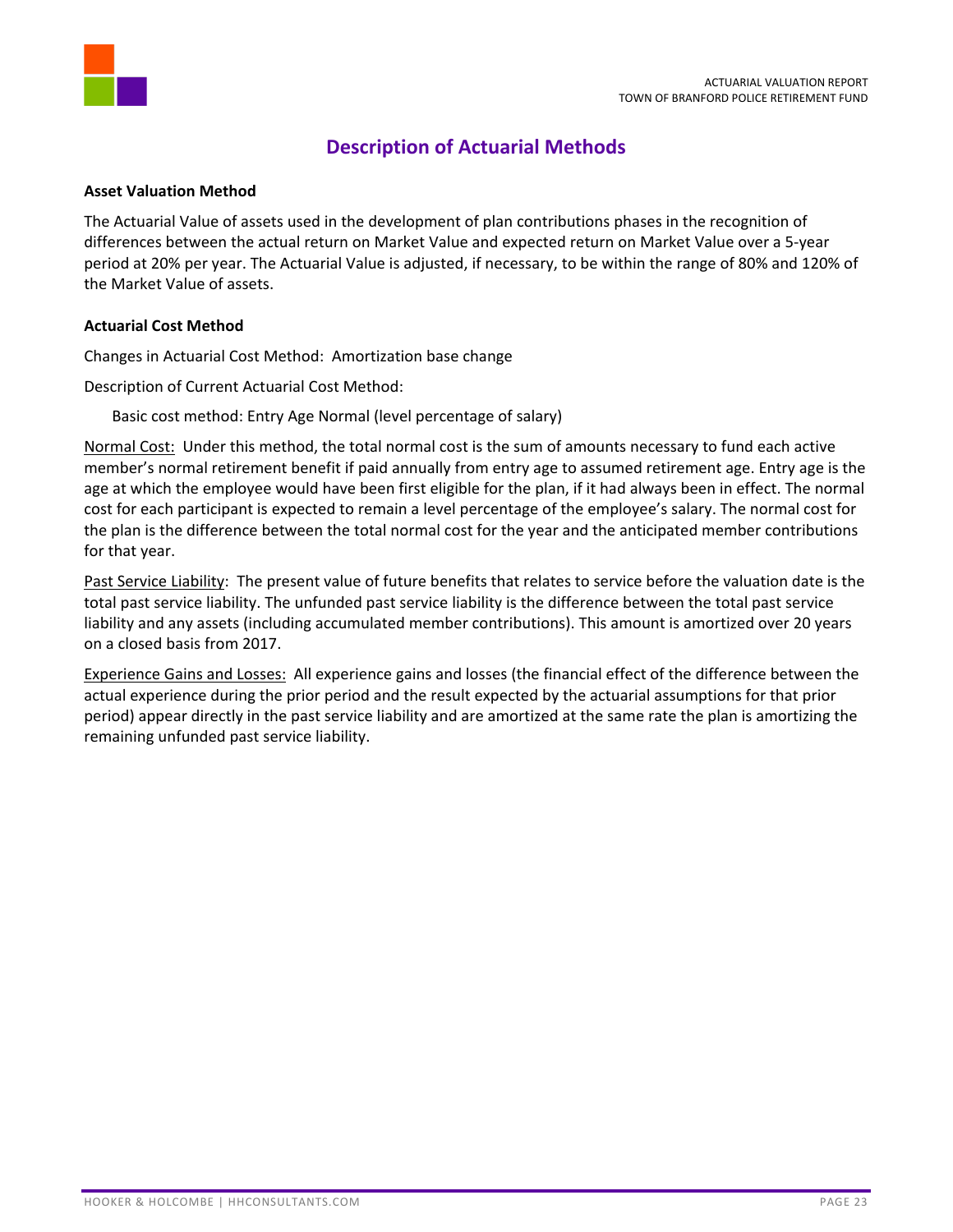

# **Description of Actuarial Assumptions**

#### <span id="page-25-0"></span>**Changes in Actuarial Assumptions**

The valuation reflects changes in the actuarial assumptions listed below. (The assumptions used before and after these changes are more fully described in the next section.)

- Mortality
- Retirement
- Inflation
- Investment rate of return

The assumptions indicated were changed to represent the Enrolled Actuary's current best estimate of anticipated experience of the plan.

## **Investment rate of return** (net of investment-related and administrative expenses)

6.50%. (Prior: 7.00%)

# **Salary increases (including inflation)**

Current: According to the following service-based schedule:

| <b>Service</b> | <b>Rate of Increase</b> |
|----------------|-------------------------|
| 0              | 8.5%                    |
| 1              | 7.5%                    |
| $\overline{2}$ | 6.5%                    |
| 3              | 5.5%                    |
| 4              | 4.5%                    |
| 5              | 3.5%                    |
| 6-14           | 3.0%                    |
| 15             | 2.5%                    |

Prior:

| <b>Service</b> | <b>Rate of Increase</b> |
|----------------|-------------------------|
| 0              | 9.5%                    |
| 1              | 8.5%                    |
| $\overline{2}$ | 7.5%                    |
| 3              | 6.5%                    |
| 4              | 5.5%                    |
| 5              | 4.5%                    |
| $6 - 14$       | 4.0%                    |
| 15             | 3.5%                    |

The plan does not have statistically credible data on which to form this assumption. The assumption is based on input from the plan sponsor regarding future expectations and the comparable assumption used in the July 1, 2015 CT MERS Actuarial Valuation.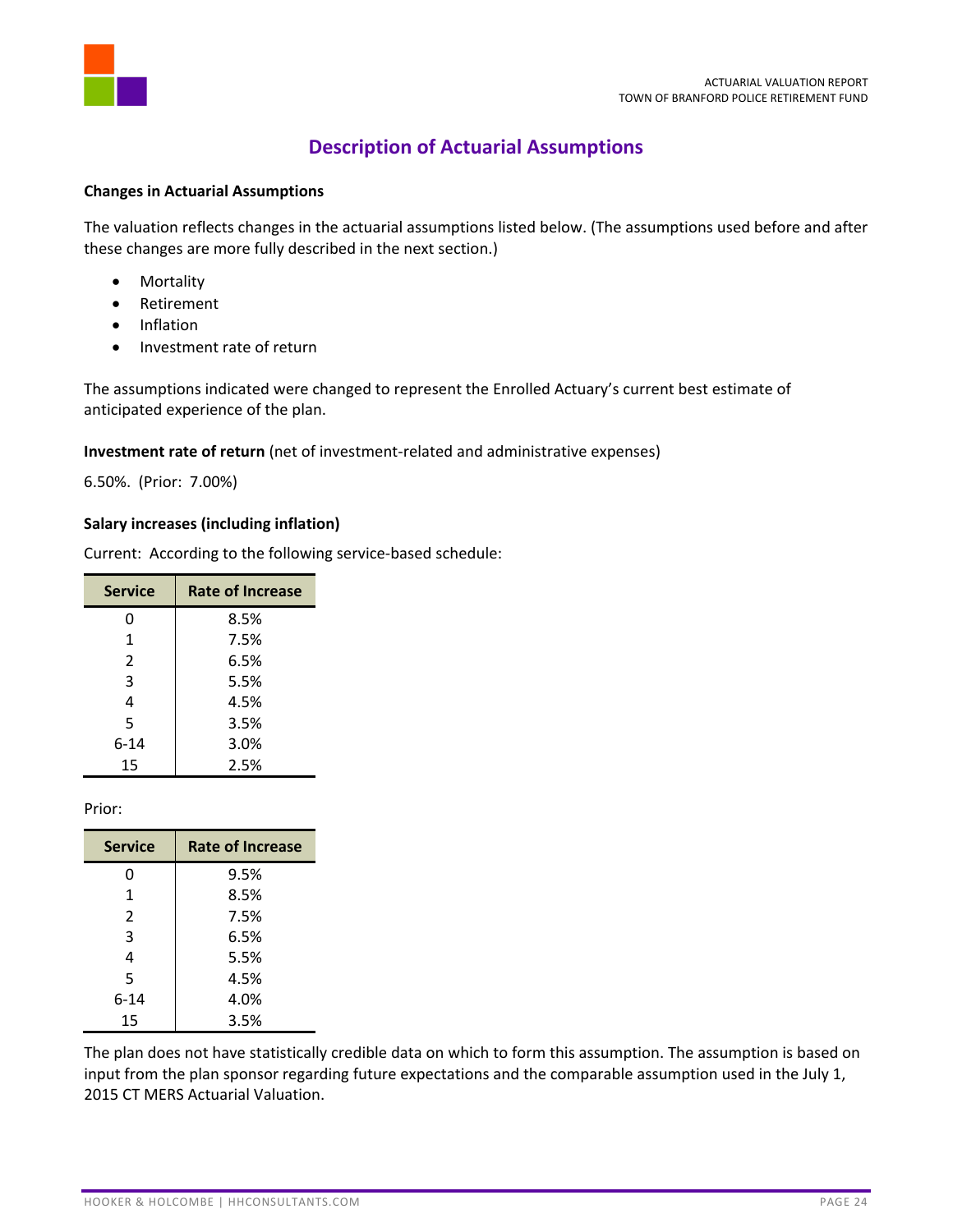

## **Inflation**

2.5%. (Prior: 3.0%)

This assumption is based on long term historical inflation numbers. While near term averages have been lower, we do not believe this trend will continue indefinitely and expect that there will be a reversion to the long-term average.

The assumption was changed to better reflect anicipated experience.

# **Mortality**

Current: RP-2014 Adjusted to 2006 Blue Collar Mortality Table projected to valuation date with Scale MP-2017

Prior: RP-2014 Adjusted to 2006 Total Dataset Mortality Table projected to valuation date with Scale MP-2015

# **Mortality Improvement**

Current: Projected to date of decrement using Scale MP-2017 (generational mortality).

Prior: Projected to date of decrement using Scale MP-2015 (generational mortality).

We have selected this mortality assumption because it is based on the latest published pension mortality study released by the Society of Actuaries. The mortality assumption was changed to better reflect actual experience.

#### **Retirement age**

Current:

| <b>Service</b> | <b>Rate of Retirement</b> |
|----------------|---------------------------|
| 25             | 25%                       |
| $26 - 28$      | 30%                       |
| 29             | 40%                       |
| 30             | 60%                       |
| 31-39          | 50%                       |
|                | 100%                      |

Prior:

| <b>Service</b> | <b>Rate of Retirement</b> |
|----------------|---------------------------|
| $25 - 27$      | 20%                       |
| 28             | 25%                       |
| 29             | 30%                       |
| 30             | 40%                       |
| 31-34          | 20%                       |
| 35-39          | 10%                       |
| 40             | 100%                      |

The retirement rates were changed to better reflect actual experience including the existence of the DROP. The changes in assumptions increased liabilities by about 2.5%.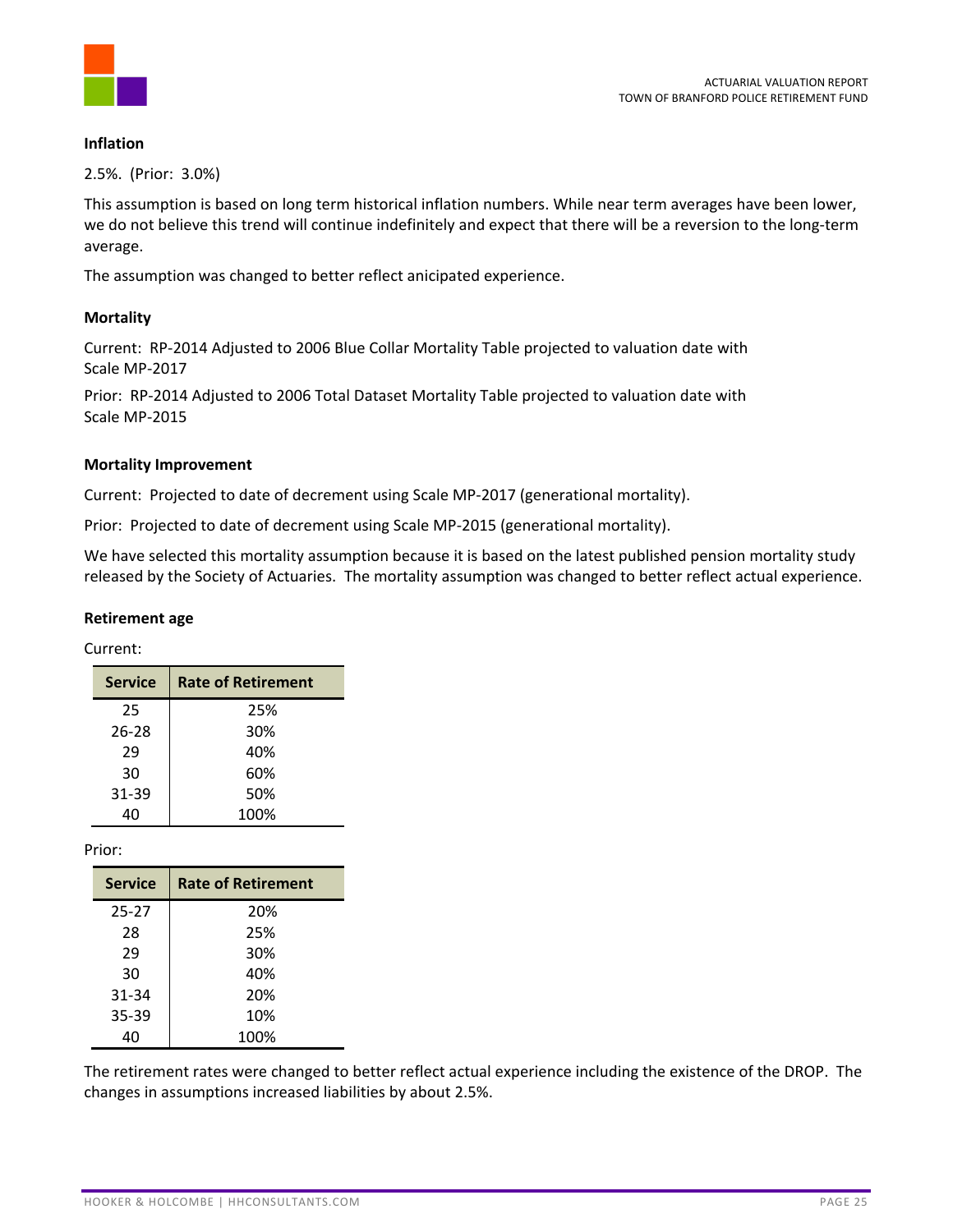

## **Pre-Retirement Spouse Benefit and Disability Benefits**

Costed explicitly.

## **Termination prior to retirement**

Current: Annual rates of withdrawal per table below (shown at sample ages) interpolated.

| Age | <b>Rate of withdrawal</b> |
|-----|---------------------------|
| 20  | 7.00%                     |
| 30  | 5.00%                     |
| 40  | 2.00%                     |
| 50  | 0.00%                     |

## **Service-connected disability**

Current: Annual rates of disability per table below (shown at sample ages) interpolated.

| Age | <b>Rate of disability</b> |
|-----|---------------------------|
| 20  | .11%                      |
| 30  | .15%                      |
| 40  | .32%                      |
| 50  | 1.11%                     |
| 60  | 6.88%                     |

The plan does not have statistically credible data on which to form the termination, and disability assumptions. These assumptions are based on input from the plan sponsor regarding future expectations and the comparable assumptions used in the July 1, 2015 CT MERS Actuarial Valuation.

#### **Expenses**

None. Expenses are assumed to be paid directly by the Town.

# **Post-Retirement Death Benefit**

Costed explicitly.

# **Benefits Attributed to Longevity Pay**

Costed explicitly.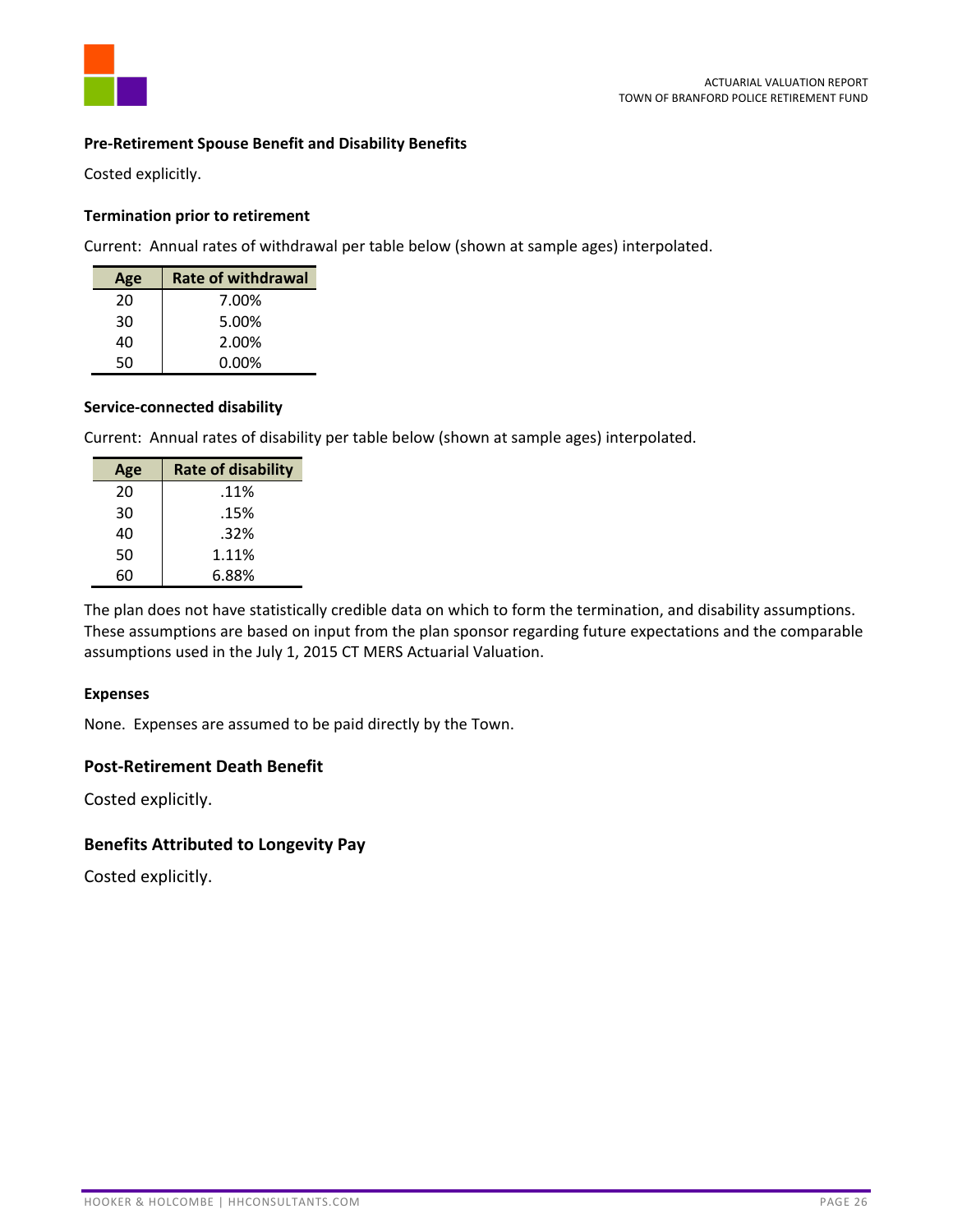

# **Summary of Plan Provisions**

<span id="page-28-0"></span>This exhibit summarizes the major provisions of the Plan. It is not intended to be, nor should it be interpreted as a complete statement of all plan provisions. To the extent that this summary does not accurately reflect the plan provisions, then the results of this valuation may not be accurate.

# **Plan identification**

Single-employer pension plan

## **Eligibility**

Immediately upon commencement of payment of employee contributions. New hires after August 10, 2011 are no longer eligible for this Plan.

## **Salary**

Base salary plus longevity plus station overtime earned by a participant from the Town for a particular year.

## **Final Average Salary**

The average of the three highest fiscal years of salary.

## **Normal Retirement Age**

25 years as a member of the Police Department and contributing to the fund. Maximum retirement age is 65.

#### **Credited Service**

Period of time served as a member of the Police Department and contributing to the fund.

#### **Normal Retirement Benefit**

2.5% of Final Average Salary times years of credited service to a maximum of 25 years, plus 2.5% times basic salary for each year of service beyond 25, maximum benefit 70% of basic salary at time of retirement. Maximum will be exceeded for service under age 55. Minimum annual benefit is \$2,000.

#### **Early Retirement**

Participant, or a participant's spouse upon the participant's death may elect early retirement. The participant must have attained age 50 and have at least 20 years of service. The benefit percent per year shall be reduced as follows:

| <b>Years of Service</b> | % Per Year |
|-------------------------|------------|
| 25                      | 2.50%      |
| 24                      | 2.35%      |
| 23                      | 2.20%      |
| 22                      | 2.05%      |
| 21                      | 1.90%      |
| 20                      | 1.75%      |